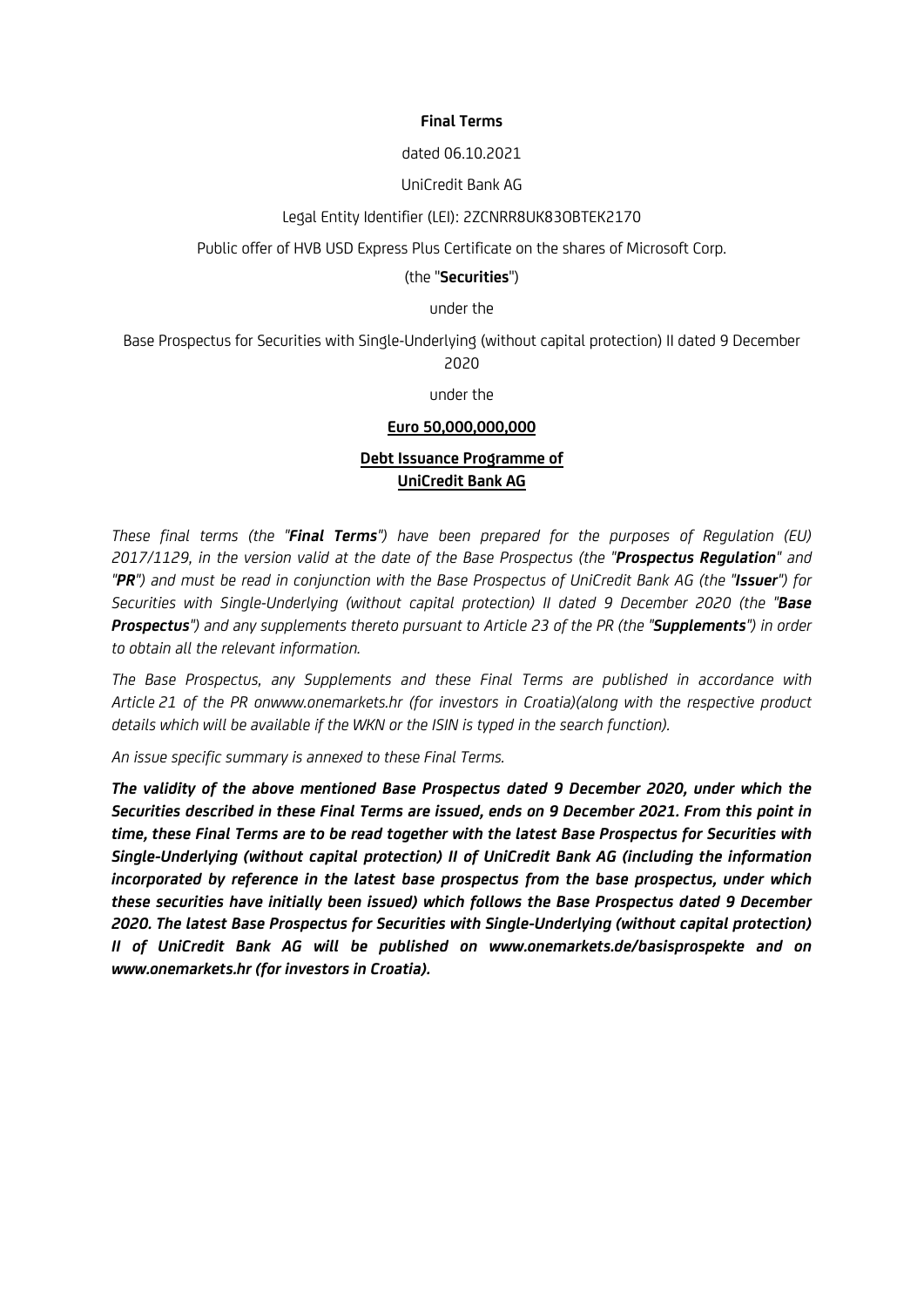# **SECTION A – GENERAL INFORMATION**

### **Product Type:**

Express Plus Securities with cash settlement or physical delivery of the underlying (with date-related Barrier observation) (Non-Quanto Securities)

### **Offer and Sale of the Securities:**

#### *Information on the offer:*

The Securities are offered starting from the 06.10.2021 within a Subscription Period.

The public offer may be terminated by the Issuer at any time without giving any reason.

### *Information on the Subscription Period:*

Subscription Period: 06.10.2021 to 27.10.2021 (2:00 p.m. Munich local time).

#### *Issue Date of the Securities:*

*Issue Date:* 01.11.2021

### *Issue Volume of the Securities:*

The Issue Volume of the Series offered under and described in these Final Terms is specified in § 1 of the Product and Underlying Data.

The Issue Volume of the Tranche offered under and described in these Final Terms is specified in § 1 of the Product and Underlying Data.

### *Potential investors, offering countries:*

The Securities will be offered to qualified investors, retail investors and/or institutional investors.

A public offer will be made in Croatia.

#### *Delivery***:**

Delivery against payment

### *Other information regarding the offer and sale of the Securities:*

The smallest transferable unit is 1 Security.

The smallest tradable unit is 1 Security.

#### **Issue Price of the Securities, costs:**

#### *Issue Price of the Securities, pricing:*

*Issue Price*: USD 1,000.00

#### *Selling concession:*

Not applicable

#### *Other commissions, costs and expenses:*

The product specific initial costs contained in the issue price amount to USD 56.29.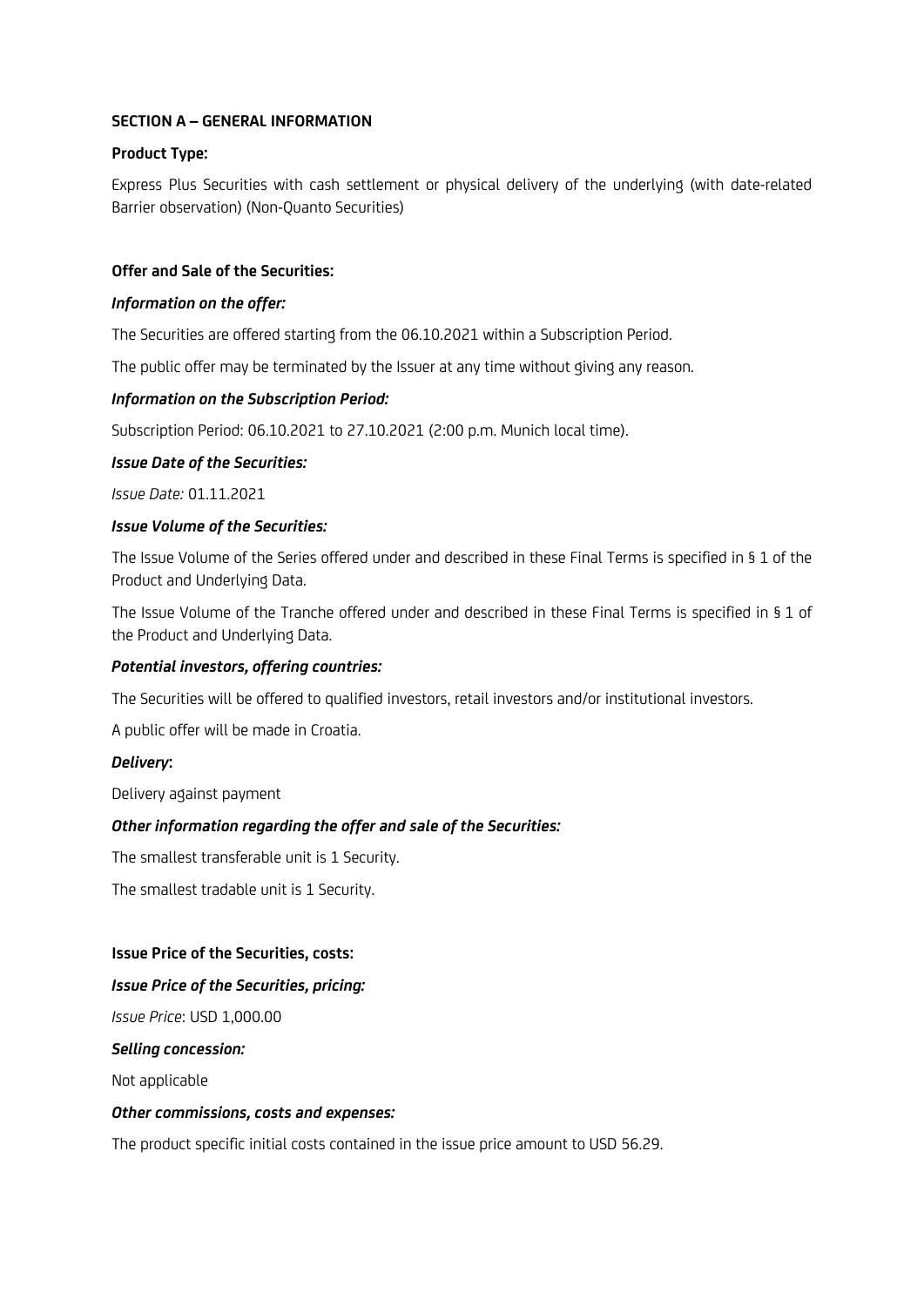# **Admission to trading and listing:**

### *Admission to trading:*

Not applicable. No application for the Securities to be admitted to trading has been made and no such application is intended.

### **Consent to the use of the Base Prospectus:**

The Issuer consents to the use of the Base Prospectus, any Supplements and the relevant Final Terms for the subsequent resale or final placement of Securities by all financial intermediaries (so-called general consent).

### *Offer Period:*

The consent is given during the period of the validity of the Base Prospectus.

#### *Offering countries:*

The consent is given in relation to Croatia.

### *Conditions of the consent:*

The Issuer's consent to the use of the Base Prospectus, any Supplements and the relevant Final Terms is subject to the following conditions:

- (i) Each financial intermediary using the Base Prospectus must ensure that it observes all applicable laws and complies with the Selling Restrictions and the Terms and Conditions.
- (ii) The consent to the use of the Base Prospectus has not been revoked by the Issuer.

Moreover, the Issuer's consent to the use of the Base Prospectus, any Supplements and the relevant Final Terms is subject to the condition that the financial intermediary using the Base Prospectus, any Supplements and the relevant Final Terms commits itself towards its customers to a responsible distribution of the Securities. This commitment is made by the publication of the financial intermediary on its website stating that the Base Prospectus is used with the consent of the Issuer and subject to the conditions set forth with the consent.

### **Interest of Natural and Legal Persons involved in the Issue/Offer:**

The Issuer is also the arranger and the Calculation Agent and the Paying Agent of the Securities.

### **Additional information:**

Not applicable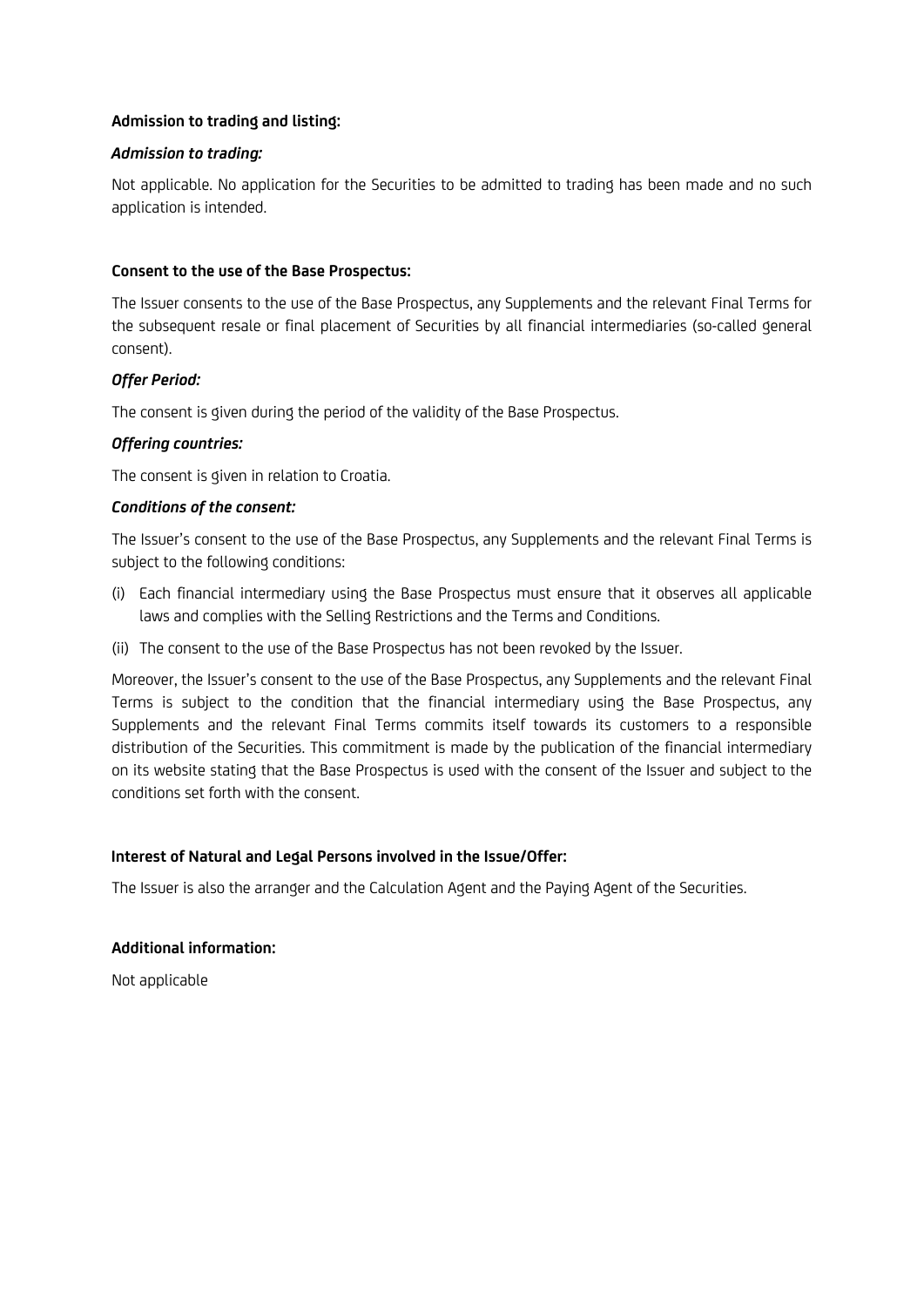### **SECTION B – CONDITIONS:**

### **Part A - General Conditions of the Securities**

#### **PART A - GENERAL CONDITIONS OF THE SECURITIES**

#### (the "**General Conditions**")

#### **§ 1**

#### **Form, Clearing System, Global Note, Custody**

- (1) *Form:* This tranche (the "**Tranche**") of securities (the "**Securities**") of UniCredit Bank AG (the "**Issuer**") will be issued as certificates in bearer form pursuant to these Terms and Conditions with a Nominal Amount in the Specified Currency.
- (2) *Global Note*: The Securities are represented by a global note (the "**Global Note**") without interest coupons, which bears the manual or facsimile signatures of two authorised signatories of the Issuer. The Security Holders are not entitled to receive definitive Securities. The Securities as coownership interests in the Global Note may be transferred pursuant to the relevant regulations of the Clearing System.
- (3) *Custody:* The Global Note will be kept in custody by Clearstream Banking AG, Frankfurt, Mergenthalerallee 61, 65760 Eschborn ("**CBF**").

### **§ 2**

#### **Principal Paying Agent, Paying Agent, Calculation Agent**

- (1) *Paying Agents:* The "**Principal Paying Agent**" is UniCredit Bank AG, Arabellastraße 12, 81925 Munich, Germany. The Issuer may appoint additional paying agents (the "**Paying Agents**") and revoke such appointment. The appointment and revocation shall be published pursuant to § 6 of the General Conditions.
- (2) *Calculation Agent*: The "**Calculation Agent**" is UniCredit Bank AG, Arabellastraße 12, 81925 Munich.
- (3) *Transfer of functions:* Should any event occur which results in the Principal Paying Agent or Calculation Agent being unable to continue in its function as Principal Paying Agent or Calculation Agent, the Issuer is obliged to appoint another bank of international standing as Principal Paying Agent or another person or institution with the relevant expertise as Calculation Agent. Any such transfer of the functions of the Principal Paying Agent or Calculation Agent shall be notified by the Issuer without undue delay pursuant to § 6 of the General Conditions.
- (4) *Agents of the Issuer:* In connection with the Securities, the Principal Paying Agent, the Paying Agents and the Calculation Agent act solely as agents of the Issuer and do not assume any obligations towards or relationship of agency or trust for or with any of the Security Holders. The Principal Paying Agent and the Paying Agents shall be exempt from the restrictions of § 181 German Civil Code (*Bürgerliches Gesetzbuch*, "**BGB**").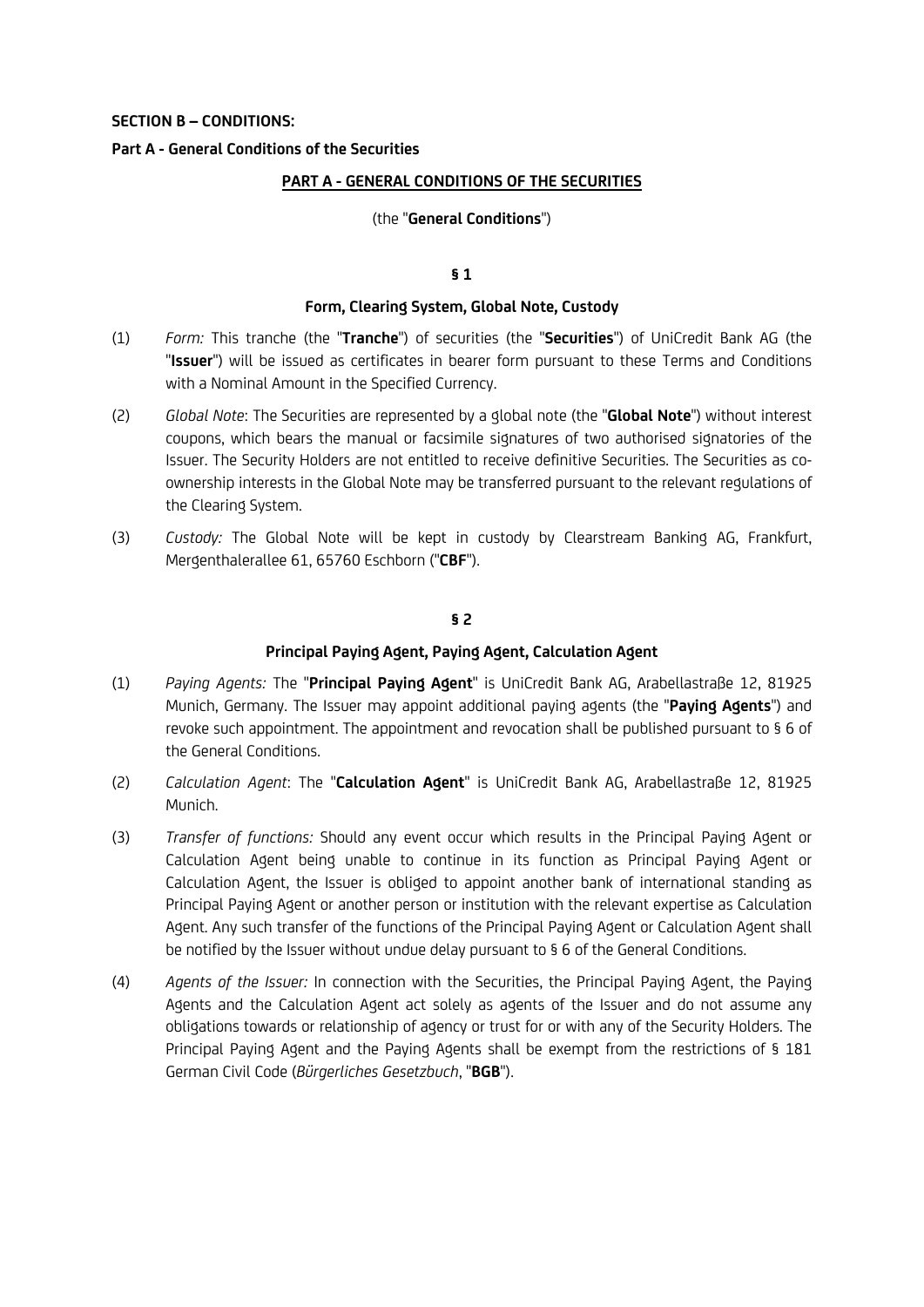# **§ 3**

#### **Taxes**

*No gross up:* Payments in respect of the Securities shall only be made after deduction and withholding of current or future taxes, to the extent that such deduction or withholding is required by law. In this regard the term "**Taxes**" includes taxes, levies or governmental charges, regardless of their nature, which are imposed, levied or collected under any applicable system of law or in any country which claims fiscal jurisdiction by or for the account of any political subdivision thereof or government agency therein authorised to levy Taxes, including a withholding tax pursuant to Section 871(m) of the United States Internal Revenue Code of 1986 ("**871(m) Withholding Tax**").

The Issuer shall in any case be entitled to take into consideration the 871(m) Withholding Tax by applying the maximum tax rate as a flat rate (plus value added tax, if applicable). In no case the Issuer is obliged to compensate with respect to any Taxes deducted or withheld.

The Issuer shall report on the deducted and withheld Taxes to the competent government agencies, except, these obligations are imposed upon any other person involved, subject to the legal and contractual requirements of the respective applicable tax rules.

#### **§ 4**

#### **Status**

The obligations under the Securities constitute direct, unconditional and unsecured obligations of the Issuer and rank, unless provided otherwise by law, *pari passu* with all other unsecured unsubordinated present and future obligations of the Issuer.

#### **§ 5**

#### **Substitution of the Issuer**

- (1) The Issuer may without the consent of the Security Holders, if no payment of principal or interest on any of the Securities is in default, at any time substitute the Issuer for any Affiliate of the Issuer as principal debtor in respect of all obligations of the Issuer under the Securities (the "**New Issuer**"), provided that
	- (a) the New Issuer assumes all obligations of the Issuer in respect of the Securities,
	- (b) the Issuer and the New Issuer have obtained all necessary authorizations and may transfer to the Principal Paying Agent in the currency required hereunder and without being obligated to deduct or withhold taxes or other duties of whatever nature levied by the country, in which the New Issuer or the Issuer has its domicile or tax residence, all amounts required for the fulfilment of the payment obligations arising under the Securities,
	- (c) the New Issuer has agreed to indemnify and hold harmless each Security Holder against any tax, duty or other governmental charge imposed on such Security Holder in respect of such substitution and
	- (d) the Issuer guarantees proper payment of the amounts due under these Terms and Conditions.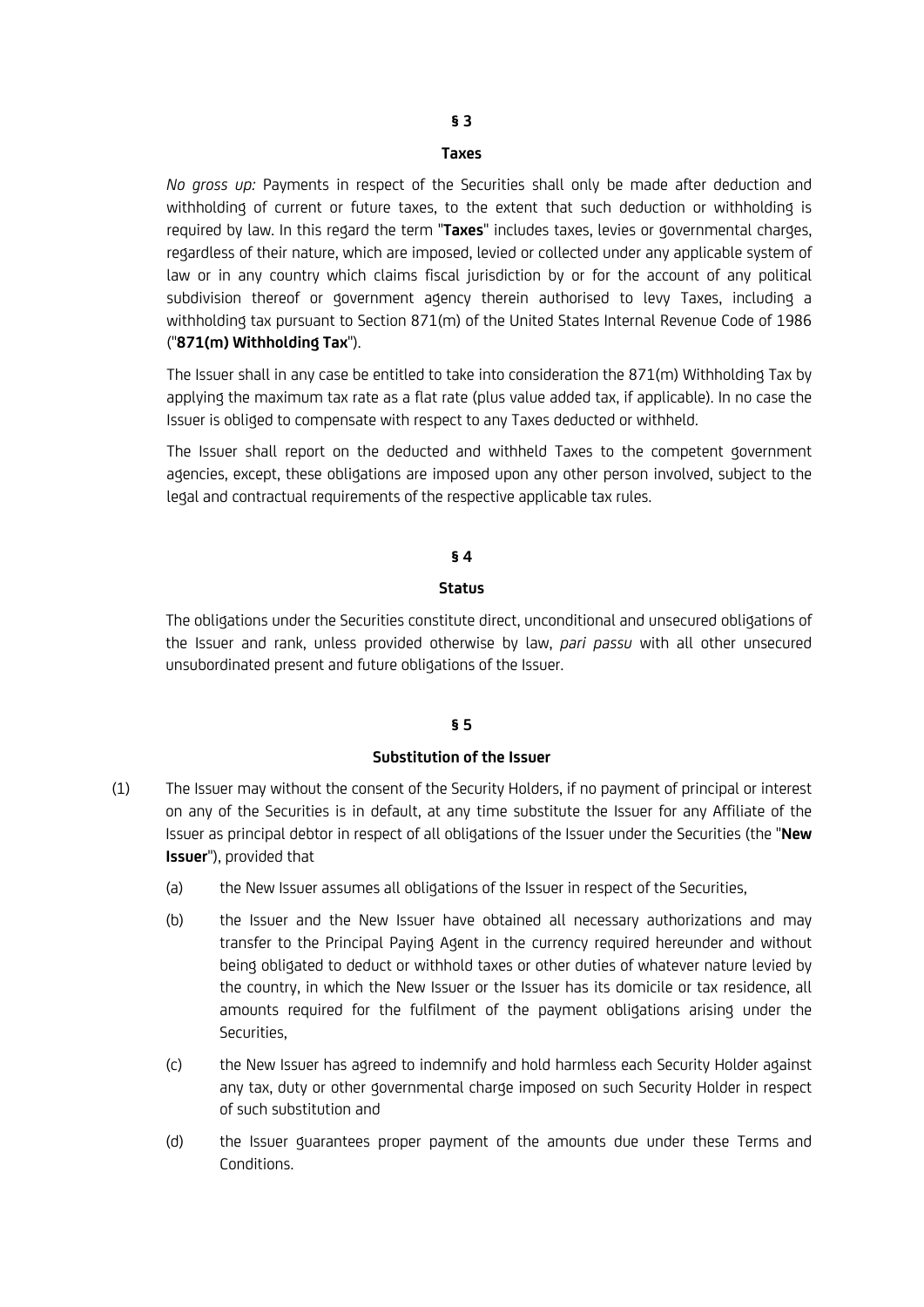For purposes of this § 5 (1) "**Affiliate**" means an affiliated company (verbundenes Unternehmen) within the meaning of Section 15 of the German Stock Corporation Act (Aktiengesetz).

- (2) *Notice:* Any such substitution shall be notified in accordance with § 6 of the General Conditions.
- (3) *References:* In the event of any such substitution, any reference in these Terms and Conditions to the Issuer shall be deemed to refer to the New Issuer. Furthermore, any reference to the country, in which the Issuer is domiciled or resident for taxation purposes shall be deemed to refer to the country of domicile or residence for taxation purposes of the New Issuer.

#### **§ 6**

#### **Notices**

(1) To the extent these Terms and Conditions provide for a notice pursuant to this § 6, these will be published on the Website for Notices (or another website communicated by the Issuer with at least six weeks advance notice in accordance with these provisions) and become effective vis-àvis the Security Holders through such publication unless the notice provides for a later effective date. If and to the extent that binding provisions of effective law or stock exchange provisions provide for other forms of publication, such publications must be made in addition and as provided for.

Other publications with regard to the Securities are published on the Website of the Issuer (or any successor website, which is notified by the Issuer in accordance with the above paragraph).

(2) In addition, the Issuer may deliver all notices concerning the Securities to the Clearing System for communication by the Clearing System to the Security Holders. Any such notice shall be deemed to have been given to the Security Holders on the seventh day after the day on which the said notice was given to the Clearing System.

For the avoidance of doubt, any notice published on the Website for Notices which has become effective shall prevail the notice via the Clearing System.

### **§ 7**

#### **Issuance of additional Securities, Repurchase**

- (1) *Issuance of additional Securities:* The Issuer reserves the right from time to time without the consent of the Security Holders to issue additional Securities with identical terms and conditions (except for the issue date and the issue price), so that the same shall be consolidated and form a single series (the "**Series**") with this Tranche. The term "Securities" shall, in the event of such increase, also comprise all additionally issued Securities.
- (2) *Repurchase:* The Issuer shall be entitled at any time to purchase Securities in the market or otherwise and at any price. Securities repurchased by the Issuer may, at the Issuer's discretion, be held, resold or forwarded to the Principal Paying Agent for cancellation.

### **§ 8**

#### **Presentation Period**

The presentation period provided in § 801 paragraph 1 sentence 1 BGB is reduced to ten years for the Securities.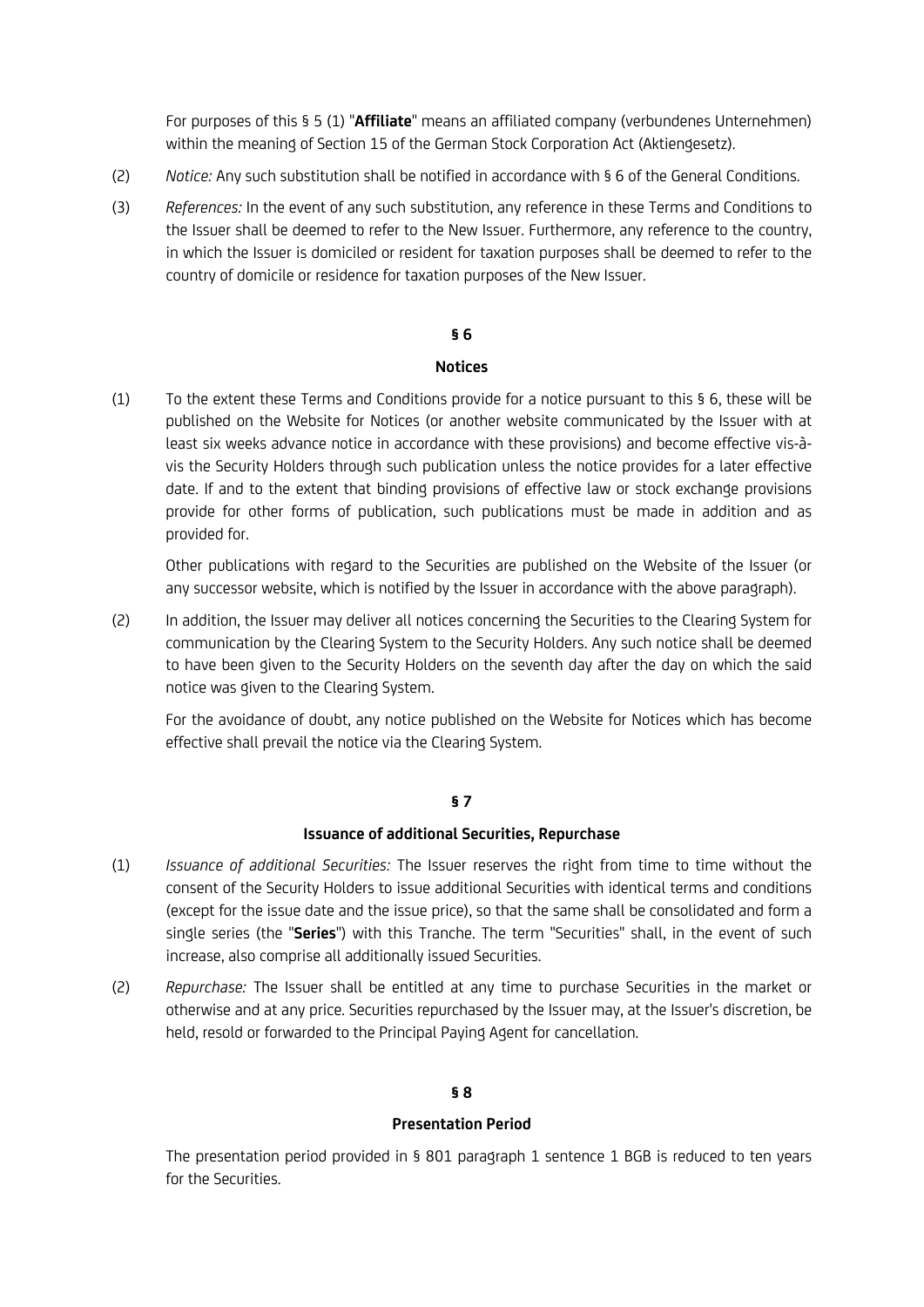#### **Partial Invalidity, Corrections**

- (1) *Invalidity:* Should any provision of these Terms and Conditions be or become invalid or unenforceable in whole or in part, the remaining provisions are not affected thereby. Any gap arising as a result of invalidity or unenforceability of these Terms and Conditions is to be filled with a provision that corresponds to the meaning and intent of these Terms and Conditions and is in the interest of the parties.
- (2) *Typing and calculation errors:* Obvious typing and calculation errors or similar obvious errors in these Terms and Conditions entitle the Issuer to rescission vis-à-vis the Security Holders. The rescission must be declared without undue delay upon obtaining knowledge of such cause for rescission in accordance with § 6 of the General Conditions. Following such rescission by the Issuer, the Security Holder can instruct his depository bank to submit a duly completed redemption declaration to the Principal Paying Agent on a form available there and by giving all information and declarations required by the form (the "**Redemption Declaration**") and demand the refunding of the Acquisition Price against transfer of the Securities to the account of the Principal Paying Agent with the Clearing System. The Issuer will until at the latest 30 calendar days after receipt of the Redemption Declaration or the Securities by the Principal Paying Agent (whatever is the later date) make the Acquisition Price available to the Principal Paying Agent, which will transfer it to the account listed in the Redemption Declaration. With the payment of the Acquisition Price all rights deriving from the submitted Securities cease to exist.
- (3) *Offer to continue:* The Issuer may combine the declaration of rescission pursuant to paragraph (2) above with an offer to continue the Securities under amended terms and conditions. The Security Holders will be informed of such an offer as well as the amended provisions together with the declaration of rescission in accordance with § 6 of the General Conditions. Such an offer is deemed to be accepted by the Security Holder (with the effect that the consequences of the rescission do not become effective) if the Security Holder does not within four weeks after the offer becoming effective pursuant to § 6 of the General Conditions demand the repayment of the Acquisition Price by submitting a duly completed Redemption Declaration via his depository bank to the Principal Paying Agent and the transfer of the Securities to the account of Principal Paying Agent with the Clearing System in accordance with paragraph (2) above. The Issuer will refer to this effect in the notice.
- (4) *Acquisition Price:* As used in paragraphs (2) and (3) above, the "**Acquisition Price**" is the actual acquisition price paid by each Security Holder (as stated and confirmed in the Redemption Declaration) or the weighted arithmetic mean of the trading prices of the Securities, as determined by the Issuer in its reasonable discretion (§ 315 et seq. BGB), on the Banking Day preceding the declaration of rescission pursuant to paragraph (2) above, respectively, depending on which of these amounts is the higher one. If a market disruption pursuant to § 7 of the Special Conditions exists on the Banking Day preceding the declaration of rescission pursuant to paragraph (2) above, the last Banking Day preceding the rescission pursuant to paragraph (2) above on which no market disruption existed shall be decisive for the determination of the Acquisition Price in accordance with the preceding sentence.
- (5) *Incomplete or inconsistent provisions:* The Issuer is entitled to correct or amend incomplete or inconsistent provisions in these Terms and Conditions in its reasonable discretion (§ 315 et seq. BGB). Only corrections and amendments that are reasonable for the Security Holders taking into account the interests of the Issuer and that in particular do not materially impair the legal and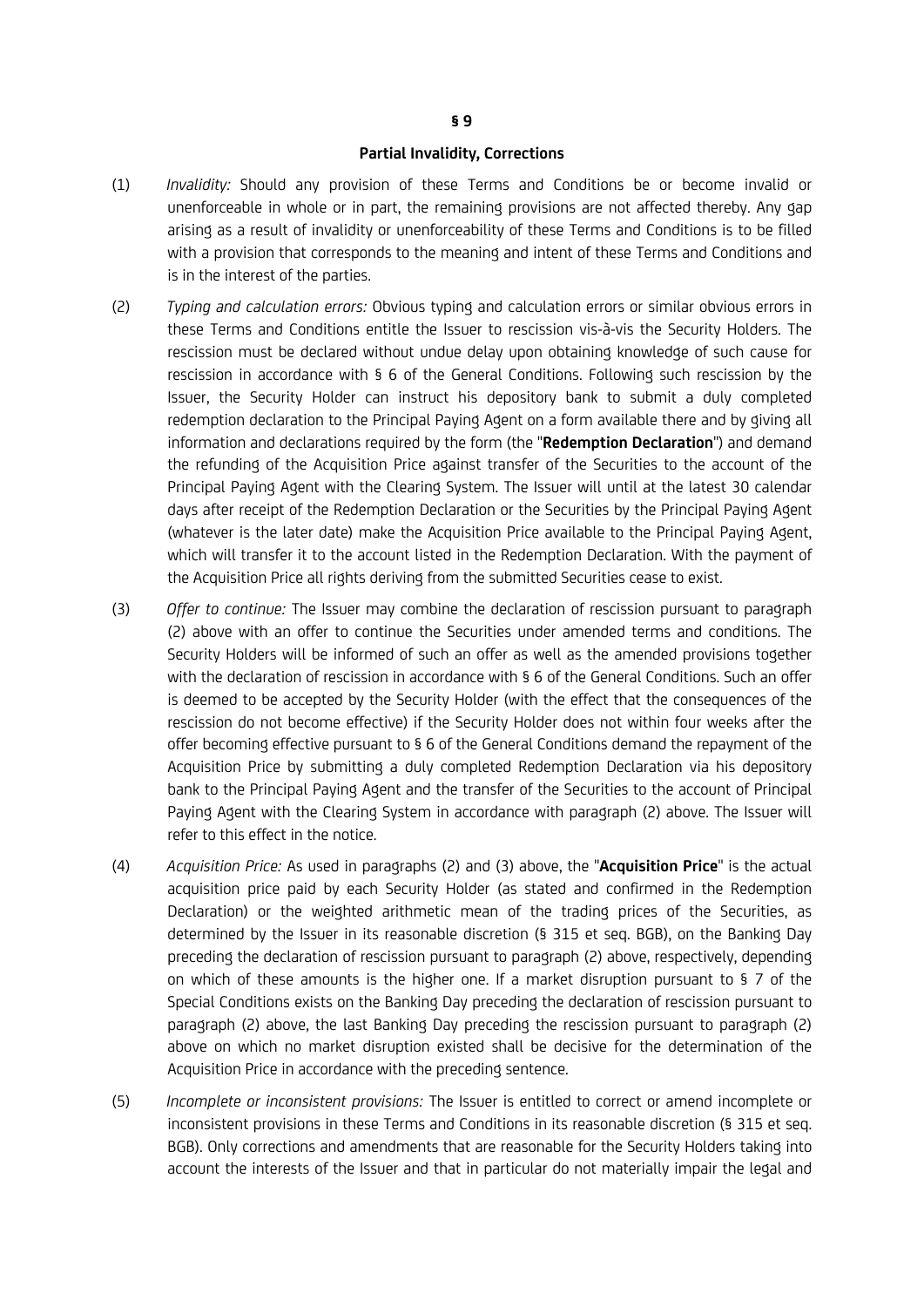financial situation of the Security Holders will be permitted. The Security Holders will be informed of such corrections and supplementations pursuant to § 6 of the General Conditions.

(6) *Adherence to corrected Terms and Conditions:* If the Security Holder was aware of typing or calculation errors or similar errors in these Terms and Conditions when purchasing the Securities, the Issuer is entitled to adhere to the Terms and Conditions amended accordingly irrespective of paragraphs (2) to (5) above.

### **§ 10**

#### **Applicable Law, Place of Performance, Place of Jurisdiction**

- (1) *Applicable law:* The Securities, as to form and content, and all rights and obligations of the Issuer and the Security Holder shall be governed by the laws of the Federal Republic of Germany.
- (2) *Place of performance:* Place of performance is Munich.
- (3) *Place of jurisdiction:* To the extent permitted by law, all legal disputes arising from or in connection with the matters governed by these Terms and Conditions shall be brought before the court in Munich.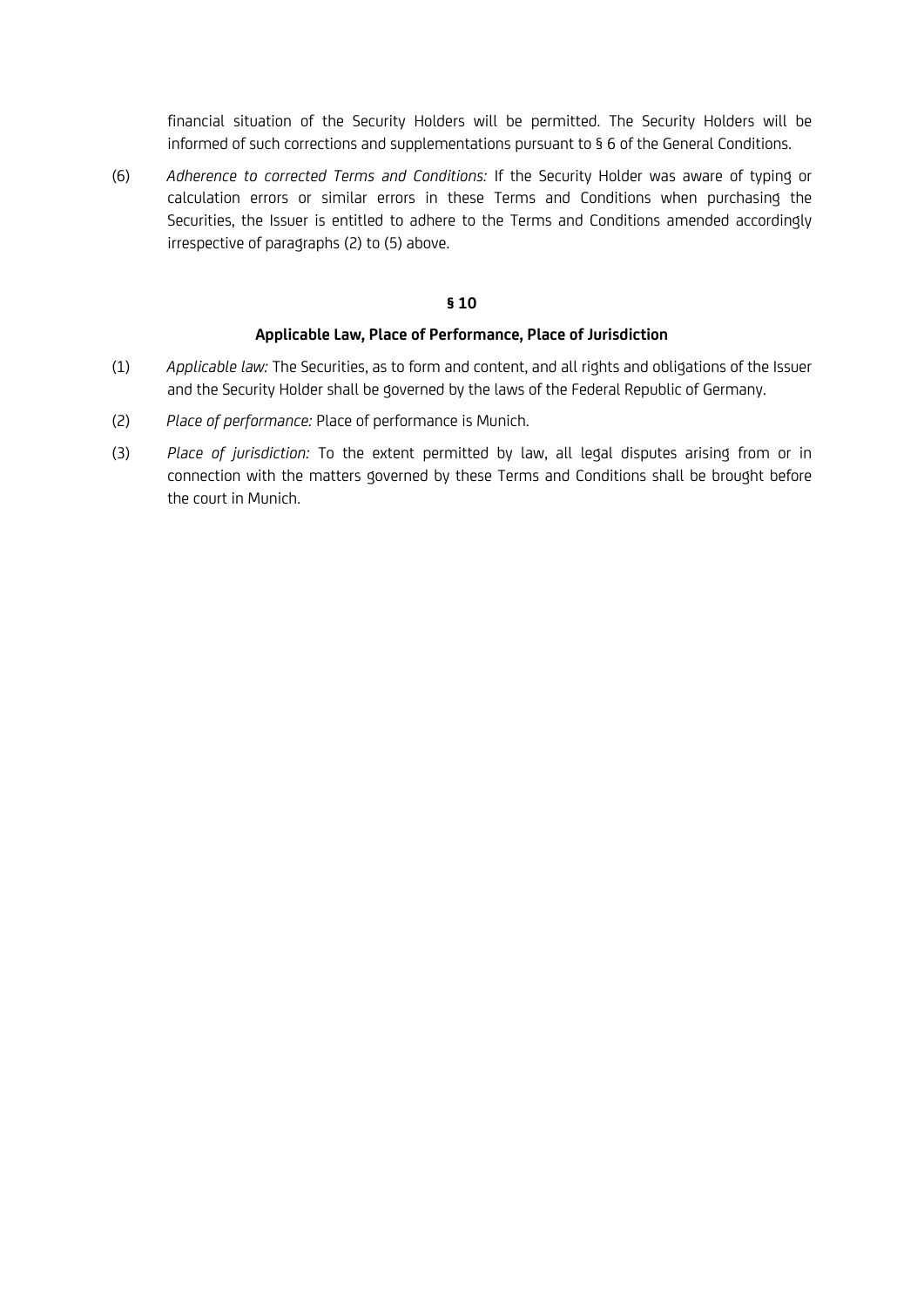### **PART B – PRODUCT AND UNDERLYING DATA**

(the "**Product and Underlying Data**")

# **§ 1**

# **Product Data**

**Banking Day Financial Centre**: New York

**First Trade Date**: 21.09.2021

**Initial Observation Date**: 28.10.2021

**Issue Date**: 01.11.2021

**Nominal Amount**: USD 1,000.00

**Specified Currency**: US-Dollar ("**USD**")

**Website for Notices**: www.onemarkets.hr/announcements

**Website of the Issuer:** www.onemarkets.hr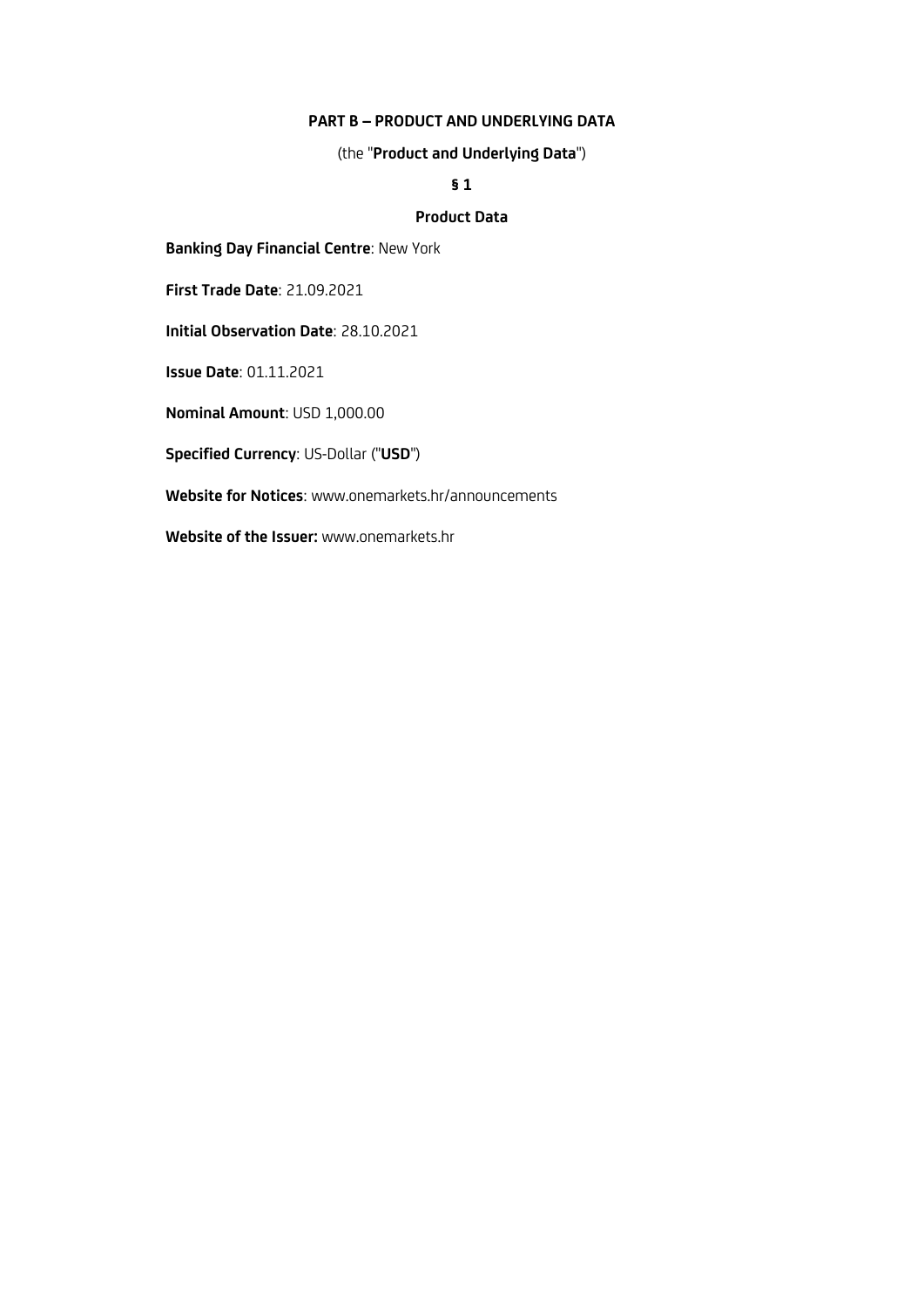# **Table 1.1:**

| <b>ISIN</b>  | <b>WKN</b> | Series Number | Tranche Number | <b>Issue Volume of Series in units</b> | <b>Issue Volume of Tranche in units</b> |
|--------------|------------|---------------|----------------|----------------------------------------|-----------------------------------------|
| DE000HVB5X19 | HVB5X1     | PH000146      |                | 8,000                                  | 8,000                                   |

# **Table 1.2:**

| Underlying      | <b>Barrier Level</b> | <b>Strike Level</b> | <b>Maximum Amount</b> | <b>Final Observation Date</b> | <b>Final Payment Date</b> | <b>Reference Price</b> |
|-----------------|----------------------|---------------------|-----------------------|-------------------------------|---------------------------|------------------------|
| Microsoft Corp. | 70%                  | 100%                | USD 1,295.00          | 26.10.2026                    | .2026<br>በ2 1             | Closing price          |

# **Table 1.3:**

| $\mathbf k$    | <b>Observation Date (k)</b> | Early Payment Date (k) | <b>Early Redemption Factor (k)</b> | <b>Early Redemption Amount (k)</b> |
|----------------|-----------------------------|------------------------|------------------------------------|------------------------------------|
|                | 25.10.2022                  | 01.11.2022             | 100%                               | USD 1,059.00                       |
| $\overline{c}$ | 25.10.2023                  | 01.11.2023             | 100%                               | USD 1,118.00                       |
|                | 25.10.2024                  | 01.11.2024             | 100%                               | USD 1,177.00                       |
|                | 27.10.2025                  | 03.11.2025             | 100%                               | USD 1,236.00                       |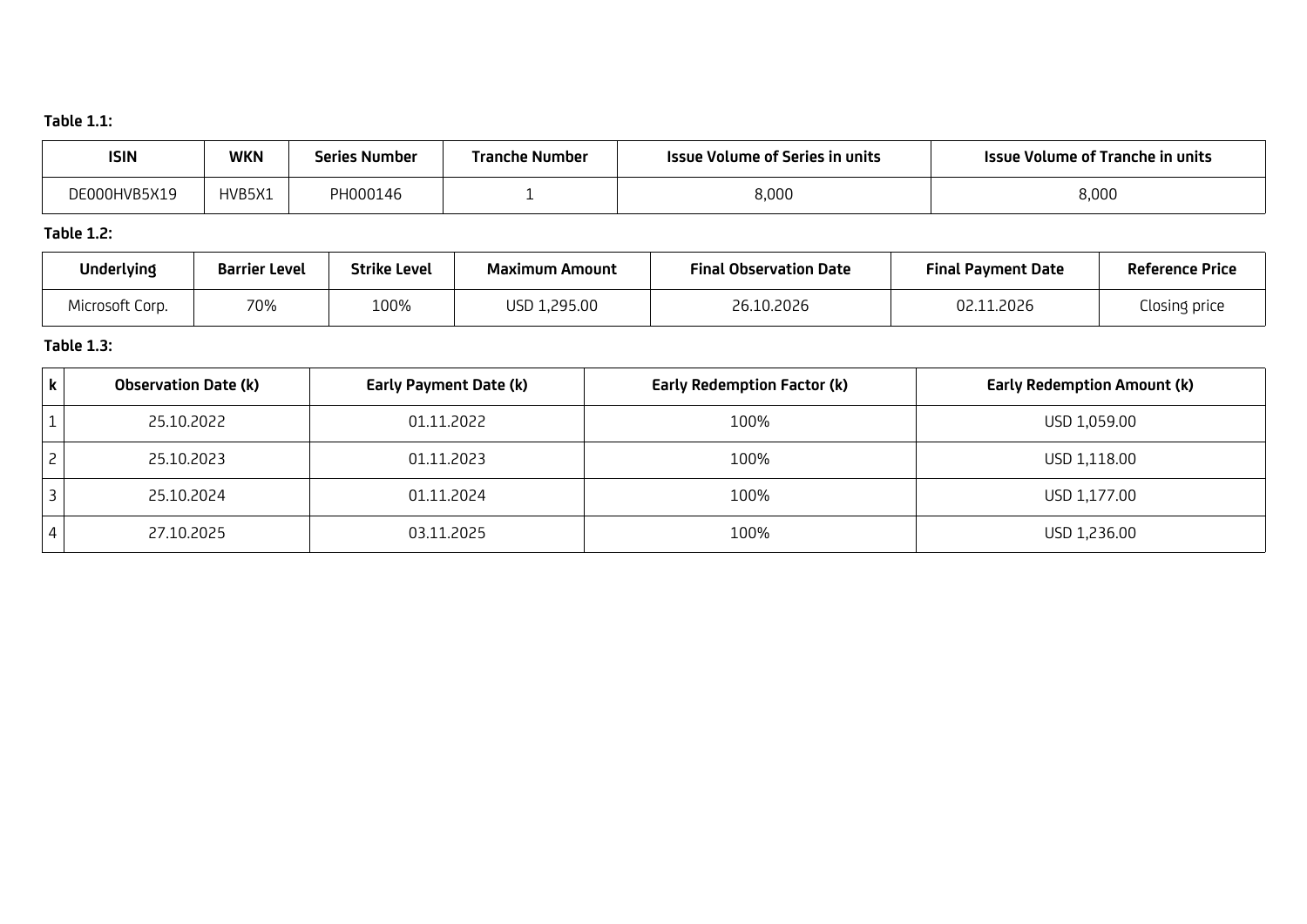# **§ 2 Underlying Data**

# **Table 2.1:**

| Underlying      | Underlying Currency | <b>ISIN</b>  | <b>Reuters</b> | Bloomberg         | Relevant Exchange                 | Website         |
|-----------------|---------------------|--------------|----------------|-------------------|-----------------------------------|-----------------|
| Microsoft Corp. | USE                 | JS5949181045 | MSFT.00        | MSFT<br>UW Equity | Nasdag/NGS (Global Select Market) | www.reuters.com |

For further information about the past and future performance of the Underlying and its volatility, please refer to the Website as specified in the table.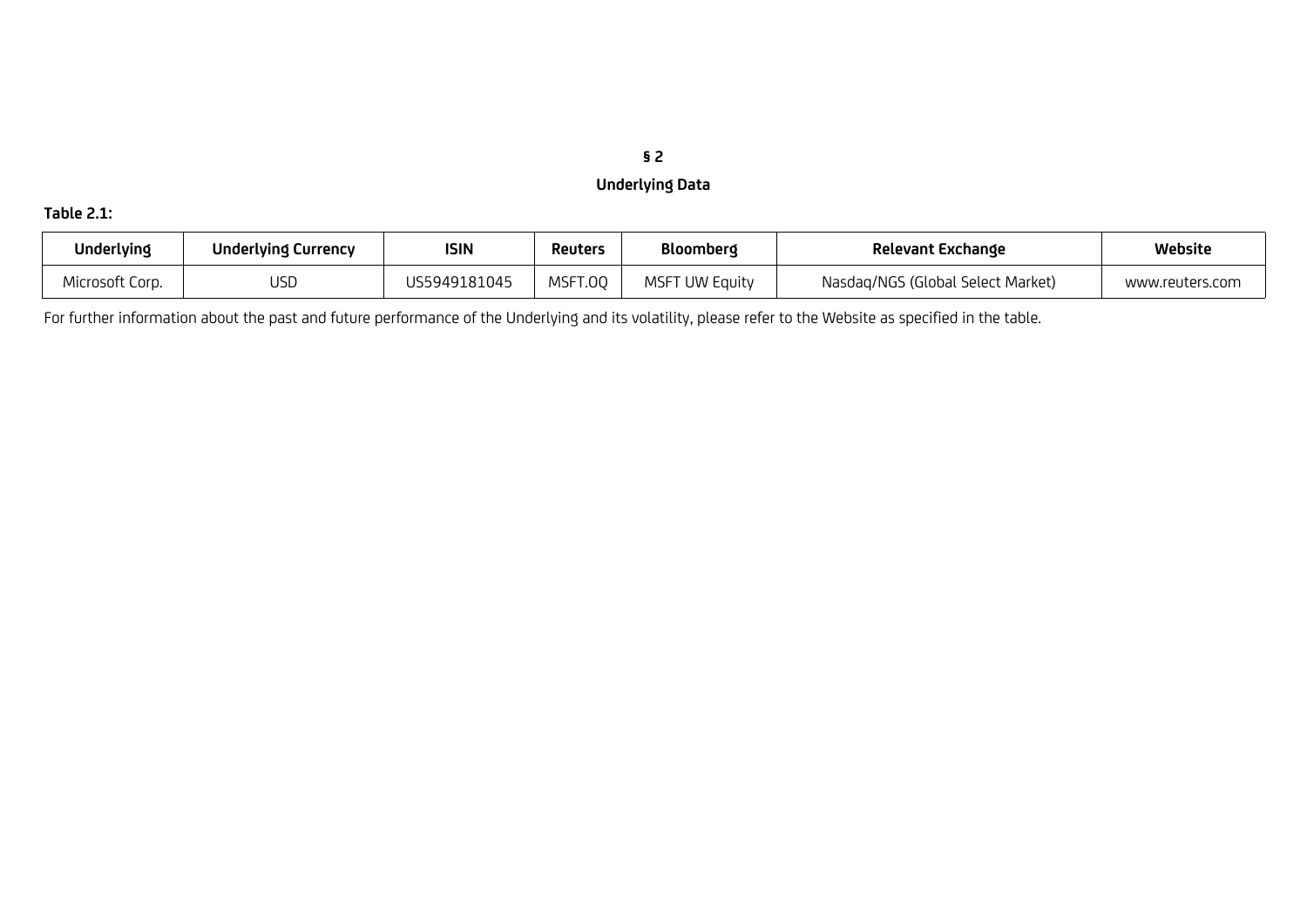### **PART C – SPECIAL CONDITIONS OF THE SECURITIES**

### (the "**Special Conditions**")

### **§ 1**

### **Definitions**

"**Adjustment Event**" means each of the following events:

- (a) each measure taken by the company that has issued the Underlying or by a third party, which would – due to a change in the legal and financial position, in particular a change in the company's fixed assets and capital –affect the Underlying not only immaterially (in particular capital increase against cash contribution, issuance of securities with options or conversion rights into shares, capital increase with company funds, distribution of special dividends, share splits, merger, liquidation, nationalisation); whether this is the case shall be determined by the Calculation Agent in its reasonable discretion (§ 315 et seq. BGB);
- (b) an early termination performed by the Determining Futures Exchange of the there traded Derivatives of the Underlying;
- (c) an adjustment performed by the Determining Futures Exchange of the there traded Derivatives of the Underlying;
- (d) a Hedging Disruption occurs; or
- (e) any event which is economically equivalent to one of the above-mentioned events with regard to its consequences on the Underlying; whether this is the case shall be determined by the Calculation Agent in its reasonable discretion (§ 315 et seq. BGB).

"**Banking Day**" means each day (other than a Saturday or Sunday) on which the Clearing System is open for business and commercial banks and foreign exchange markets settle payments in the Banking Day Financial Centre.

"**Banking Day Financial Centre**" means the Banking Day Financial Centre as specified in § 1 of the Product and Underlying Data.

"**Barrier**" means Barrier Level x R (initial).

"**Barrier Event**" means that R (final) is lower than the Barrier.

"**Barrier Level**" means the Barrier Level as specified in § 1 of the Product and Underlying Data.

"**Calculation Agent**" means the Calculation Agent as specified in § 2 (2) of the General Conditions.

"**Calculation Date**" means each day on which the Reference Price is published by the Relevant Exchange.

"**Call Event**" means Share Call Event.

"**Change in Law**" means that due to

- (a) the coming into effect of changes in laws or regulations (including but not limited to tax laws or capital market provisions) or
- (b) a change in relevant case law or administrative practice (including the administrative practice of the tax or financial supervisory authorities),

if such changes become effective on or after the First Trade Date, the holding, acquisition or sale of the Underlying or assets that are needed in order to hedge price risks or other risks with respect to its obligations under the Securities is or becomes wholly or partially illegal for the Issuer.

The Issuer determines in its reasonable discretion (§ 315 et seq. BGB) whether this is the case.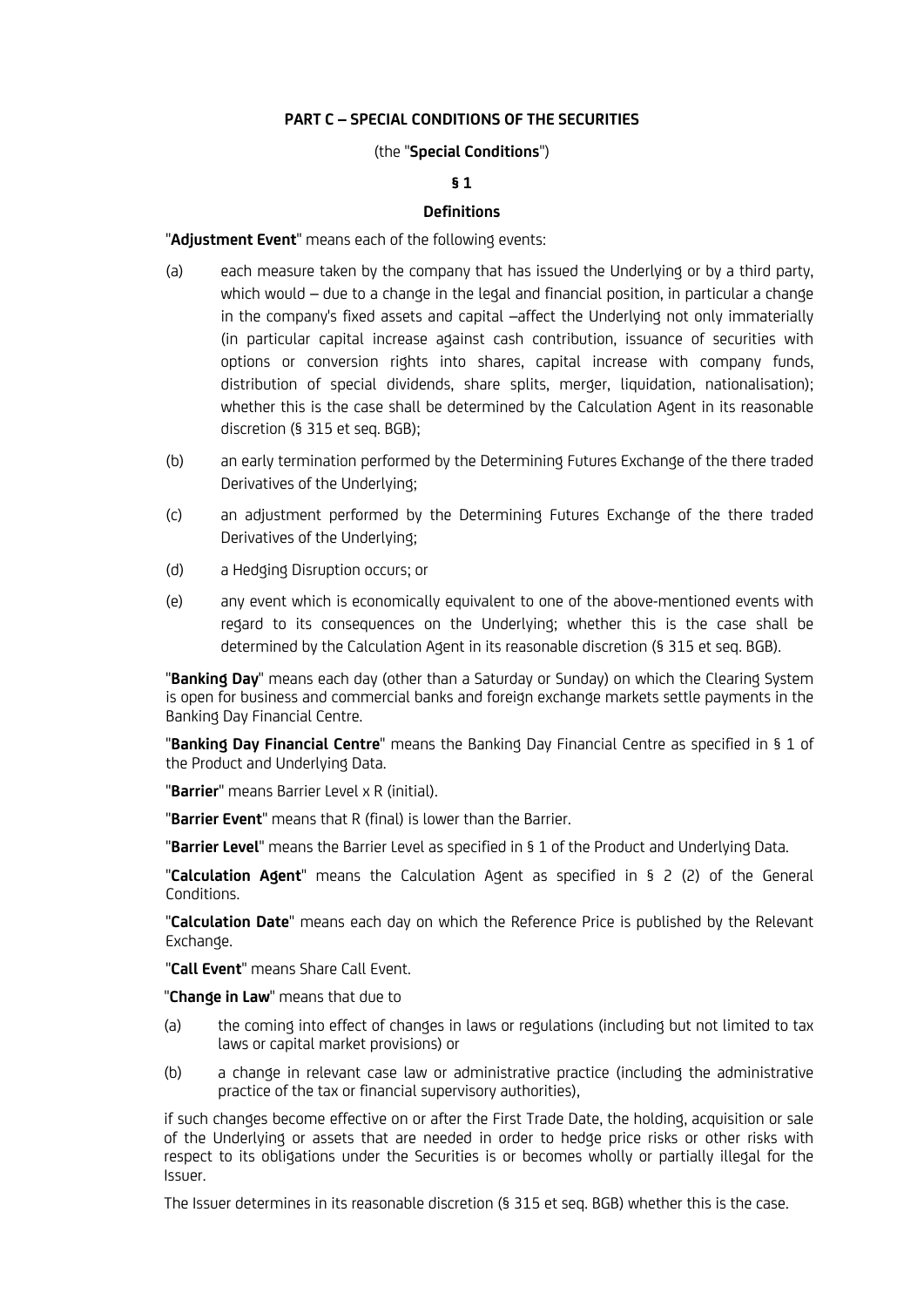"**Clearance System**" means the principal domestic clearance system customarily used for settling trades with respect to the Underlying as determined by the Calculation Agent in its reasonable discretion (§ 315 et seq. BGB).

"**Clearance System Business Day**" means, with respect to the Clearance System, any day (other than a Saturday or Sunday) on which the Clearance System is open for the acceptance and execution of settlement instructions.

 "**Clearing System**" means Clearstream Banking AG, Frankfurt, Mergenthalerallee 61, 65760 Eschborn ("**CBF**").

"**Determining Futures Exchange**" means the options and/or futures exchange, on which respective derivatives of the Underlying (the "**Derivatives**") are mostly liquidly traded, such options and/or futures exchange shall be determined by the Calculation Agent in its reasonable discretion (§ 315 et seq. BGB) by way of notice pursuant to § 6 of the General Conditions.

In the case of a material change in the market conditions at the Determining Futures Exchange, such as a final discontinuation of derivatives' quotation linked to the Underlying at the Determining Futures Exchange or a considerably restricted number or liquidity, it shall be substituted as the Determining Futures Exchange by another options and/or futures exchange that offers satisfactorily liquid trading in the Derivatives (the "**Substitute Futures Exchange**"); such options and/or futures exchange shall be determined by the Calculation Agent in its reasonable discretion (§ 315 et seq. BGB). In the event of such substitution, any reference to the Determining Futures Exchange in the Terms and Conditions of these Securities shall be deemed to refer to the Substitute Futures Exchange.

"**Early Payment Date (k)**" means the Early Payment Date (k) as specified in § 1 of the Product and Underlying Data.

"**Early Redemption Amount (k)**" means the "Early Redemption Amount (k)" as calculated or, respectively specified by the Calculation Agent pursuant to § 4 (2) of the Special Conditions.

"**Early Redemption Event**" means that R (k) is equal to or greater than the Early Redemption Level (k) on the respective Observation Date (k).

"**Early Redemption Factor (k)**" means the "Early Redemption Factor (k)" as specified in § 1 of the Product and Underlying Data.

"**Early Redemption Level (k)**" means the Early Redemption Factor (k) x R (initial).

"**Final Payment Date**" means the Final Payment Date as specified in § 1 of the Product and Underlying Data.

"**First Trade Date**" means the First Trade Date as specified in § 1 of the Product and Underlying Data.

"**Hedging Disruption**" means that the Issuer is not able to

- (a) close, continue or carry out transactions or acquire, exchange, hold or sell assets (respectively) which are needed in order to hedge price risks or other risks with regard to its obligations under the Securities; whether this is the case shall be determined by the Calculation Agent in its reasonable discretion (§ 315 et seq. BGB); or
- (b) realise, reclaim or pass on proceeds from such transactions or assets,

under conditions which are economically substantially equivalent to those on the First Trade Date.

"**Issue Date**" means the Issue Date as specified in § 1 of the Product and Underlying Data.

"**Market Disruption Event**" means each of the following events:

(a) the failure of the Relevant Exchange to open for trading during its regular trading sessions;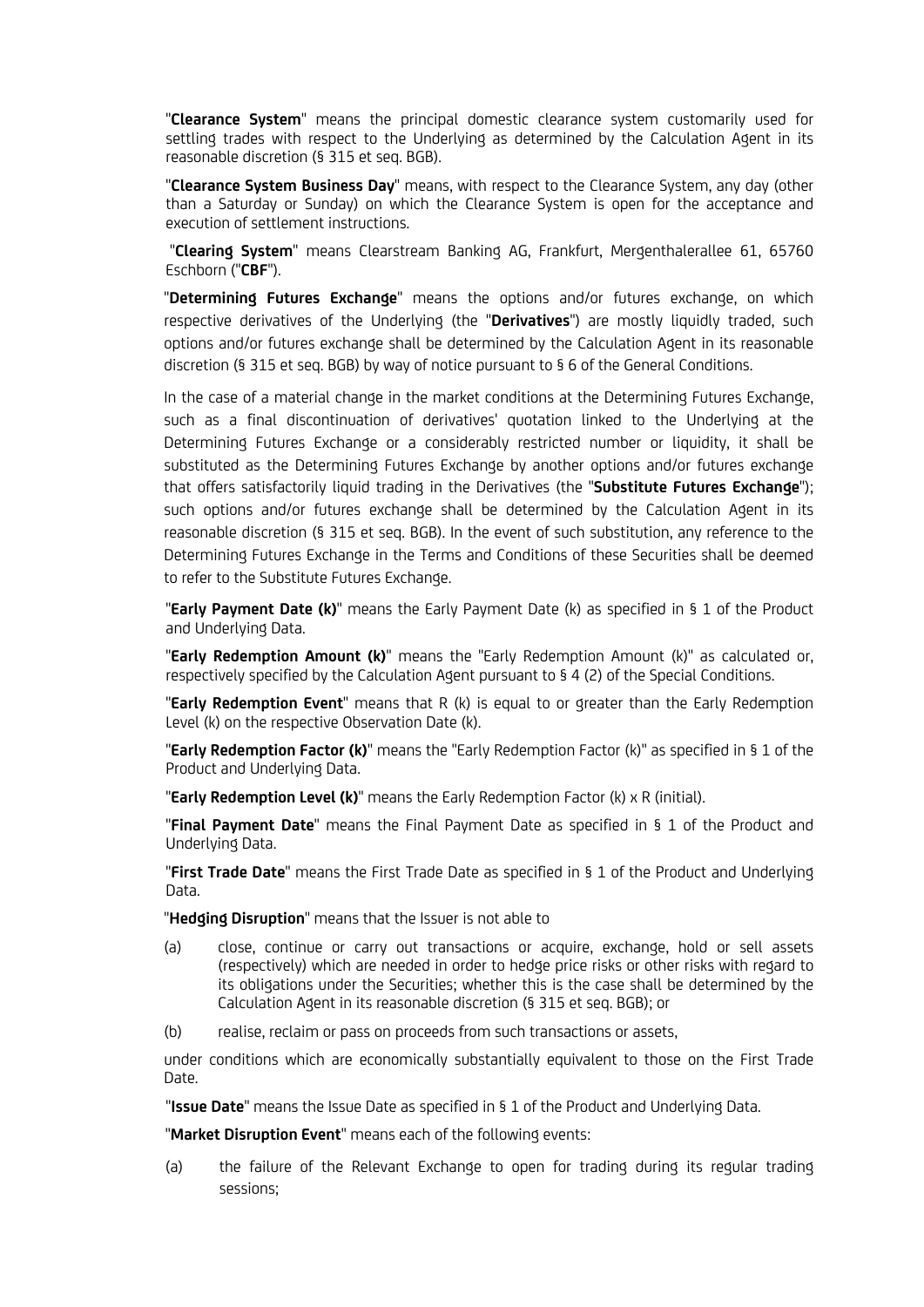- (b) the suspension or restriction of trading in the Underlying on the Relevant Exchange;
- (c) in general the suspension or restriction of trading in a Derivative of the Underlying on the Determining Futures Exchange;

to the extent that such Market Disruption Event occurs in the last hour prior to the normal calculation of the Reference Price, which is relevant for the Securities or continues at the point of time of the normal calculation and is material; whether this is the case shall be determined by the Calculation Agent in its reasonable discretion (§ 315 et seq. BGB). Any restriction of the trading hours or the number of days on which trading takes place on the Relevant Exchange or, as the case may be, the Determining Futures Exchange, shall not constitute a Market Disruption Event provided that the restriction occurs due to a previously announced change in the rules of the Relevant Exchange or, as the case may be, the Determining Futures Exchange.

"**Maximum Amount**" means the Maximum Amount as specified in § 1 of the Product and Underlying Data.

"**Nominal Amount**" means the Nominal Amount as specified in § 1 of the Product and Underlying Data.

"**Observation Date**" means each of the following Observation Dates:

"**Initial Observation Date**" means the Initial Observation Date as specified in § 1 of the Product and Underlying Data. If the Initial Observation Date is not a Calculation Date, the immediately following day, which is a Calculation Date shall be the Initial Observation Date.

"**Final Observation Date**" means the Final Observation Date as specified in § 1 of the Product and Underlying Data. If the Final Observation Date is not a Calculation Date the immediately following day, which is a Calculation Date shall be the Final Observation Date. The Final Payment Date will be postponed accordingly. Interest shall not be payable due to such postponement.

"**Observation Date (k)**" means the "Observation Date (k)" as specified in § 1 of the Product and Underlying Data. If an Observation Date (k) is not a Calculation Date, the immediately following day, which is a Calculation Date shall be the respective Observation Date (k). The respective Early Payment Date (k) will be postponed accordingly. Interest shall not be payable due to such postponement.

"**Principal Paying Agent**" means the Principal Paying Agent as specified in § 2 (1) of the General Conditions.

"**R (final)**" means the Reference Price on the Final Observation Date.

"**R (initial)**" means the Reference Price on the Initial Observation Date.

"**R (k)**" means the Reference Price on the respective Observation Date (k).

"**Ratio**" means the Ratio which is calculated by the Calculation Agent as follows:

Ratio = Nominal Amount / Strike

The Ratio shall be rounded up or down to six decimals, with 0.0000005 being rounded upwards.

"**Redemption Amount**" means the Redemption Amount as calculated or, respectively, specified by the Calculation Agent pursuant to § 4 of the Special Conditions.

"**Reference Price**" means the Reference Price of the Underlying as specified in § 1 of the Product and Underlying Data.

"**Relevant Exchange**" means the Relevant Exchange as specified in § 2 of the Product and Underlying Data.

In the case of a material change in the market conditions at the Relevant Exchange, such as a final discontinuation of the quotation of the Underlying at the Relevant Exchange and the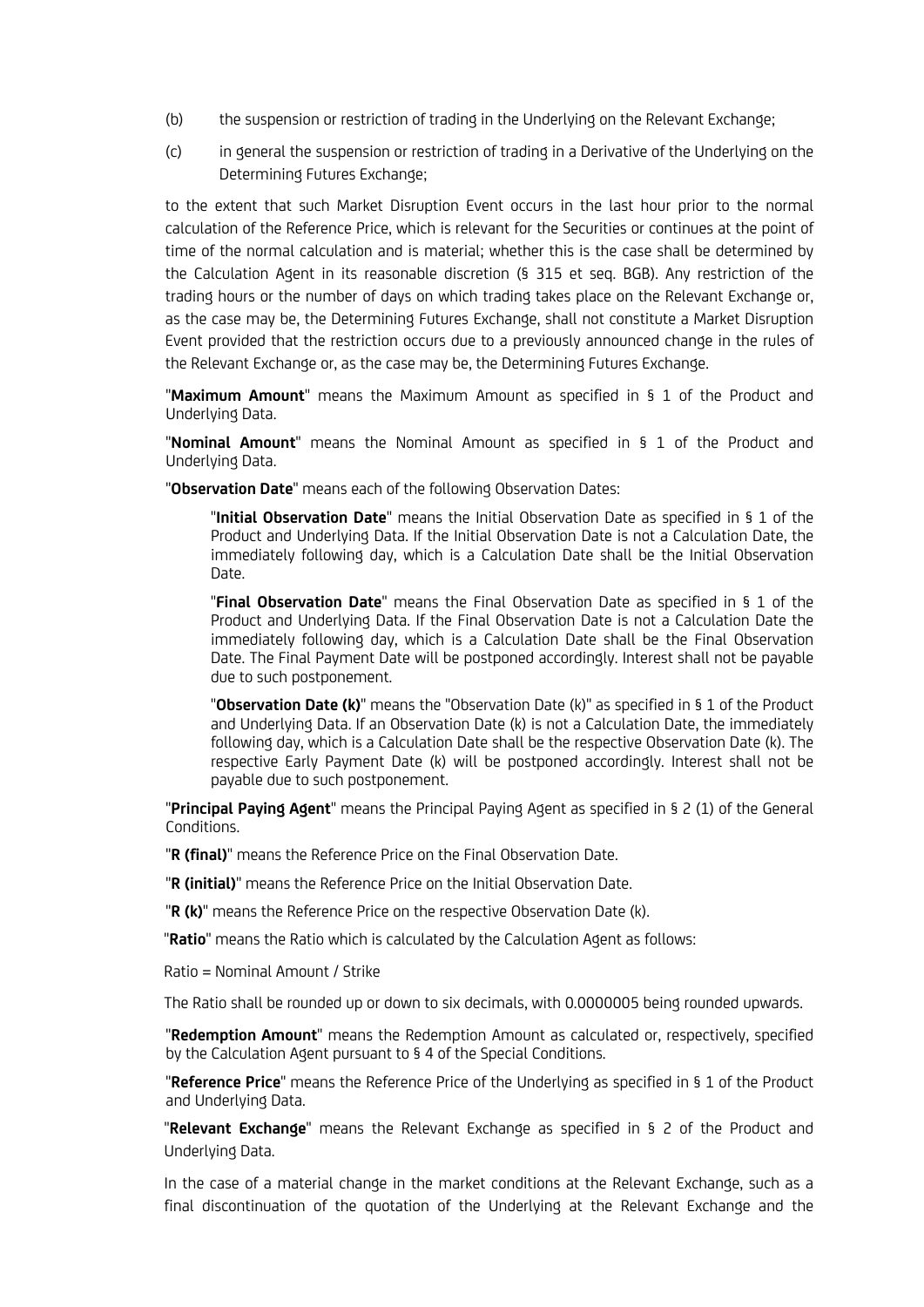quotation at a different stock exchange or a considerably restricted number or liquidity, the Relevant Exchange shall be substituted as the Relevant Exchange by another exchange that offers satisfactorily liquid trading in the Underlying (the "**Substitute Exchange**"); such exchange shall be determined by the Calculation Agent in its reasonable discretion (§ 315 et seq. BGB). In this case, any reference to the Relevant Exchange in the Terms and Conditions of these Securities shall be deemed to refer to the Substitute Exchange.

"**Security Holder**" means the holder of a Security.

"**Settlement Cycle**" means the period of Clearance System Business Days following a transaction on the Relevant Exchange in the Underlying, during which period settlement will customarily take place according to the rules of such Relevant Exchange.

"**Share Call Event**" means each of the following events:

- (a) the quotation of the Underlying at the Relevant Exchange is finally ceased and no Substitute Exchange could be determined; whether this is the case shall be determined by the Calculation Agent in its reasonable discretion (§ 315 et seq. BGB);
- (b) the quotation of the Underlying at the Relevant Exchange no longer occurs in the Underlying Currency;
- (c) a Change in Law occurs;
- (d) an early termination performed by the Determining Futures Exchange of there traded Derivatives of the Underlying.

"**Specified Currency**" means the Specified Currency as specified in § 1 of the Product and Underlying Data.

"**Strike**" means Strike Level x R (initial).

"**Strike Level**" means the Strike Level as specified in § 1 of the Product and Underlying Data.

"**Terms and Conditions**" means the terms and conditions of these Securities as set out in the General Conditions (Part A), the Product and Underlying Data (Part B) and the Special Conditions (Part C).

"**Underlying**" means the Underlying as specified in § 1 of the Product and Underlying Data.

"**Underlying Currency**" means the Underlying Currency as specified in § 2 of the Product and Underlying Data.

"**Website for Notices**" means the Website for Notices as specified in § 1 of the Product and Underlying Data.

"**Website of the Issuer**" means the Website of the Issuer as specified in § 1 of the Product and Underlying Data.

### **§ 2**

#### **Interest**

*Interest:* The Securities do not bear interest.

# **§ 3**

#### **Redemption, Automatic Early Redemption**

- (1) *Redemption:* The Securities shall be redeemed either
	- (i) if no Barrier Event has occurred or if  $\underline{a}$  Barrier Event has occurred and R (final) is equal to or greater than the Strike by payment of the Redemption Amount on the Final Payment Date pursuant to the provisions of § 6 of the Special Conditions, or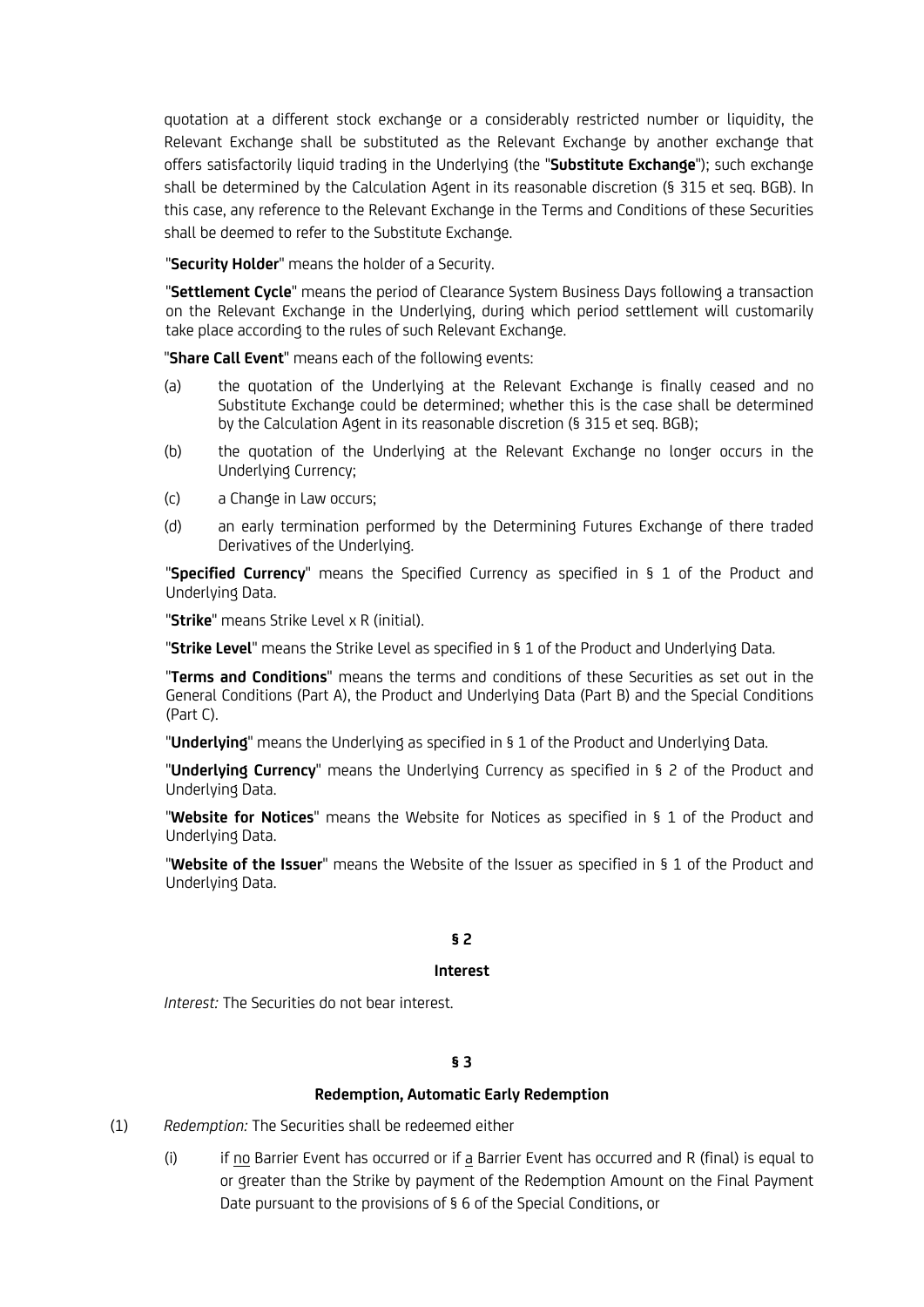- (ii) if a Barrier Event has occurred and if R (final) is lower than the Strike by delivery of the Underlying in a quantity expressed by the Ratio per Security. If the Ratio leads to a fraction of the Underlying, a cash amount expressed in the Specified Currency will be paid instead in the amount of the value of the fraction of the Underlying (the "**Supplemental Cash Amount**") which is calculated from the Reference Price on the Final Observation Date multiplied by the fraction of the Underlying.
- (2) *Automatic Early Redemption:* If an Early Redemption Event has occurred the Securities will be automatically early redeemed on the immediately following Early Payment Date (k) by payment of the respective Early Redemption Amount (k) on the respective Early Payment Date (k) pursuant to the provisions of § 6 of the Special Conditions.

#### **§ 4**

#### **Redemption Amount, Early Redemption Amount**

- (1) *Redemption Amount:* The Redemption Amount corresponds to an amount in the Specified Currency calculated or specified by the Calculation Agent as follows:
	- *-* If no Barrier Event has occurred the Redemption Amount corresponds to the Maximum Amount.
	- *-* If a Barrier Event has occurred and if R (final) is equal to or greater than the Strike, the Redemption Amount corresponds to the Nominal Amount.
- (2) *Early Redemption Amount:* The Early Redemption Amount (k) for an Early Payment Date (k) is specified in § 1 of the Product and Underlying Data.

#### **§ 5**

#### **Issuer's Extraordinary Call Right**

*Issuer's extraordinary call right:* Upon the occurrence of a Call Event the Issuer may call the Securities extraordinarily by giving notice pursuant to § 6 of the General Conditions and redeem the Securities at their Cancellation Amount. Such call shall become effective at the time indicated in the notice. The application of §§ 313, 314 BGB remains reserved.

The "**Cancellation Amount**" shall be the fair market value of the Securities as of the first Banking Day before the extraordinary call becomes effective, determined by the Calculation Agent in its reasonable discretion (§ 315 et seq. BGB) under then prevailing circumstances.

The determination of the fair market value is based on the economic equivalent of the Issuer's payment obligations to the Security Holders consistent with the provisions for the redemption profile, interest or other additional amounts of the Securities that would otherwise be due after the day on which the extraordinary call becomes effective and which is adjusted for taking into consideration the following parameters as of the first Banking Day before the extraordinary call becomes effective: the price of the Underlying, the remaining time to maturity, the estimated volatility, the expected dividends (if applicable), the current market interest rate as well as the interest spread associated with the credit default risk of the Issuer and any other relevant market parameter that can influence the value of the Securities. The Cancellation Amount will be paid within five Banking Days following the date as of which the extraordinary call becomes effective, or at the date specified in the above mentioned notice, as the case may be, pursuant to the provisions of § 6 of the Special Conditions.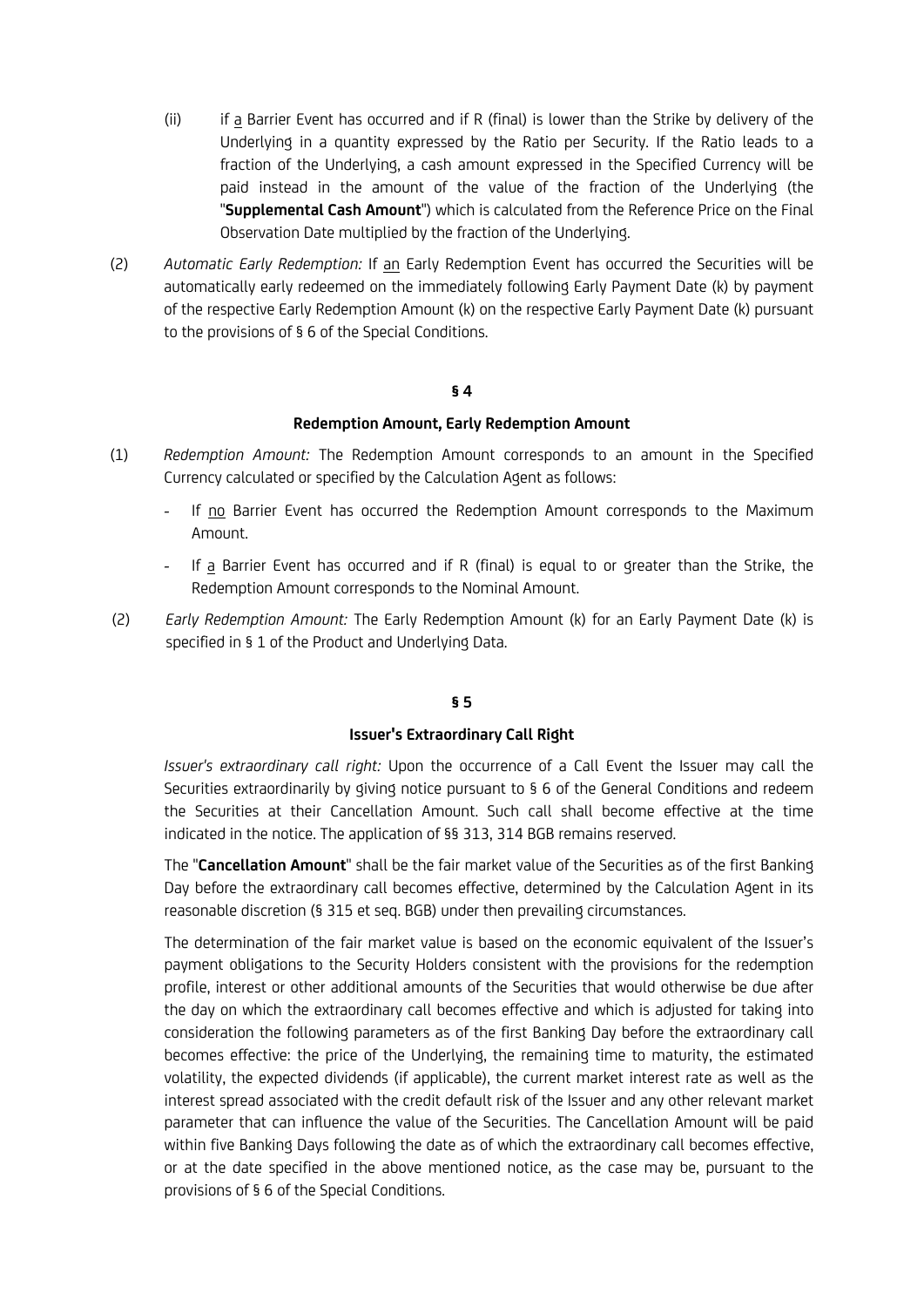#### **Payments, Deliveries**

- (1) *Rounding*: The amounts payable under these Terms and Conditions shall be rounded up or down to the smallest unit of the Specified Currency, with 0.5 of such unit being rounded upwards.
- (2) *Business day convention:* If the due date for any payment under the Securities (the "**Payment Date**") is not a Banking Day then the Security Holders shall not be entitled to payment until the next following Banking Day. The Security Holders shall not be entitled to further interest or other payments in respect of such delay.
- (3) *Manner of payment, discharge:* All payments shall be made to the Principal Paying Agent. The Principal Paying Agent shall pay the amounts due to the Clearing System to be credited to the respective accounts of the depository banks and to be transferred to the Security Holders. The payment to the Clearing System shall discharge the Issuer from its obligations under the Securities in the amount of such a payment.
- (4) *Interest of default:* If the Issuer fails to make payments under the Securities when due, the amount due shall bear interest on the basis of the default interest rate established by law. Such accrual of interest starts on the day following the due date of that payment (including) and ends on the effective date of the payment (including).
- (5) *Delivery:* The Delivery of the Underlying and the payment of a Supplemental Cash Amount shall be made within five Banking Days after the Final Payment Date (the "**Delivery Period**") to the Clearing System for credit to the accounts of the relevant depository banks of the Security Holders. All costs, incl. possible custody fees, exchange turnover taxes, stamp taxes, transaction fees, other taxes or levies (together the "**Delivery Costs**"), incurred as a result of the delivery of the Underlying, shall be borne by the respective Security Holder. Subject to the provisions of these Terms and Conditions, the Underlying shall be delivered at the Security Holder's own risk. If the Final Payment Date of a delivery or payment is not a Banking Day, such delivery or payment shall be made on the next following Banking Day. Such delay will not constitute any entitlement to interest or other payments. The Issuer shall not be obliged to forward to the Security Holders any notifications or documents of the issuer of the Underlying that were provided to the Issuer prior to such delivery of the Underlying, even if such notifications or other documents refer to events that occurred after delivery of the Underlying. During the Delivery Period the Issuer shall not be obliged to exercise any rights under the Underlying. The Issuer shall be entitled to claim in an Underlying that exist prior to or on the Final Payment Date, provided that the day, on which the Underlying is traded for the first time on the Relevant Exchange "ex" of such claim, falls on or prior to such Final Payment Date.
- (6) *Transaction Disturbance:* If, as determined by the Calculation Agent in its reasonable discretion (§ 315 et seq. BGB), an event outside of the Issuer's control, which results in the Issuer not being able to deliver the Underlying pursuant to the Terms and Conditions of these Securities (a "**Transaction Disturbance**") and this Transaction Disturbance has occurred prior to delivery of the Underlying and continues to exist on the Final Payment Date, then the first day of the Delivery Period shall be postponed to the next Banking Day, on which no Transaction Disturbance exists. The Security Holders shall be notified accordingly pursuant to § 6 of the General Conditions. The Security Holders shall not be entitled to interest payment or other amounts, if a delay in the delivery of the Underlying occurs in accordance with this paragraph. The Issuer shall not be liable in this respect. In the event of a Transaction Disturbance, the Securities may, in its reasonable discretion (§ 315 et seq. BGB) of the Issuer and the Calculation Agent be redeemed at the Cash Value of the Redemption Price. The "**Cash Value of the Redemption Price**" is an amount determined by the Calculation Agent in its reasonable discretion (§ 315 et seq. BGB) on the basis of the stock exchange or market price of the Underlying on the Final Observation Date or, should such stock exchange or market prices not be available, the volume weighted average of the stock exchange or market prices in a representative period or, should such volume weighted average not be available, an amount determined by the Calculation Agent in its reasonable discretion (§ 315 et seq. BGB).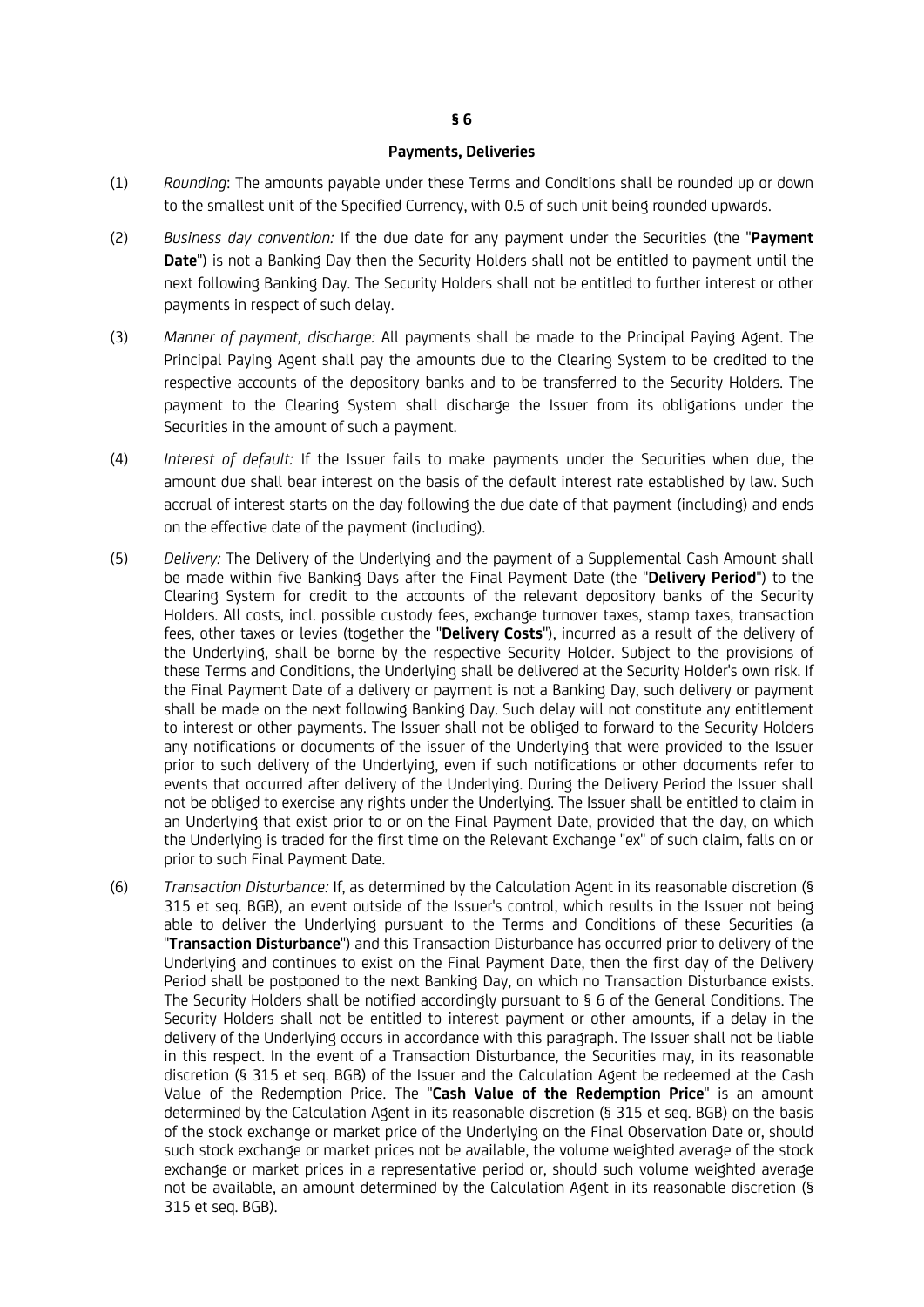#### **Market Disruptions**

(1) *Postponement:* Notwithstanding the provisions of § 8 of the Special Conditions, if a Market Disruption Event occurs on an Observation Date, the respective Observation Date will be postponed to the next following Calculation Date on which the Market Disruption Event no longer exists.

Any Payment Date relating to such Observation Date shall be postponed if applicable. Interest shall not be payable due to such postponement.

(2) *Discretional valuation:* Should the Market Disruption Event continue for more than 8 consecutive Banking Days the Calculation Agent shall determine in its reasonable discretion (§ 315 et seq. BGB) the respective Reference Price required for the calculations or, respectively, specifications described in the Terms and Conditions of these Securities. Such Reference Price shall be determined in accordance with prevailing market conditions at 10:00 a.m. (Munich local time) on this 9th Banking Day, taking into account the financial position of the Security Holders.

If within these 8 Banking Days traded Derivatives of the Underlying expire and are settled on the Determining Futures Exchange, the settlement price established by the Determining Futures Exchange for the there traded Derivatives will be taken into account in order to conduct the calculations or, respectively, specifications described in the Terms and Conditions of these Securities. In that case, the expiration date for those Derivatives is the respective Observation Date.

### **§ 8**

### **Adjustments, Replacement Specification**

- (1) *Adjustments:* Upon the occurrence of an Adjustment Event the Terms and Conditions of these Securities (in particular the Underlying, the Ratio and/or all prices of the Underlying, which have been specified by the Calculation Agent) and/or all prices of the Underlying determined by the Calculation Agent on the basis of the Terms and Conditions of these Securities shall be adjusted in such a way that the financial position of the Security Holders remains unchanged to the greatest extent possible; such adjustments shall be made by the Calculation Agent in its reasonable discretion (§ 315 et seq. BGB). Any such adjustment will be performed taking into consideration any adjustments made by the Determining Futures Exchange to the there traded Derivatives linked to the Underlying, and the remaining term of the Securities as well as the latest available price of the Underlying. If the Calculation Agent determines that, pursuant to the rules of the Determining Futures Exchange, no adjustments were made to the Derivatives linked to the Underlying, the Terms and Conditions of these Securities shall regularly remain unchanged. The exercised adjustments and the date of the first application shall be notified pursuant to § 6 of the General Conditions.
- (2) *Replacement Specification:* If a price of the Underlying published by the Relevant Exchange pursuant to the Terms and Conditions of these Securities will subsequently be corrected and the correction (the "**Corrected Value**") is published by the Relevant Exchange after the original publication, but still within one Settlement Cycle, then the Calculation Agent will notify the Issuer of the Corrected Value without undue delay and shall again specify and publish the respective value by using the Corrected Value (the "**Replacement Specification**") pursuant to § 6 of the General Conditions.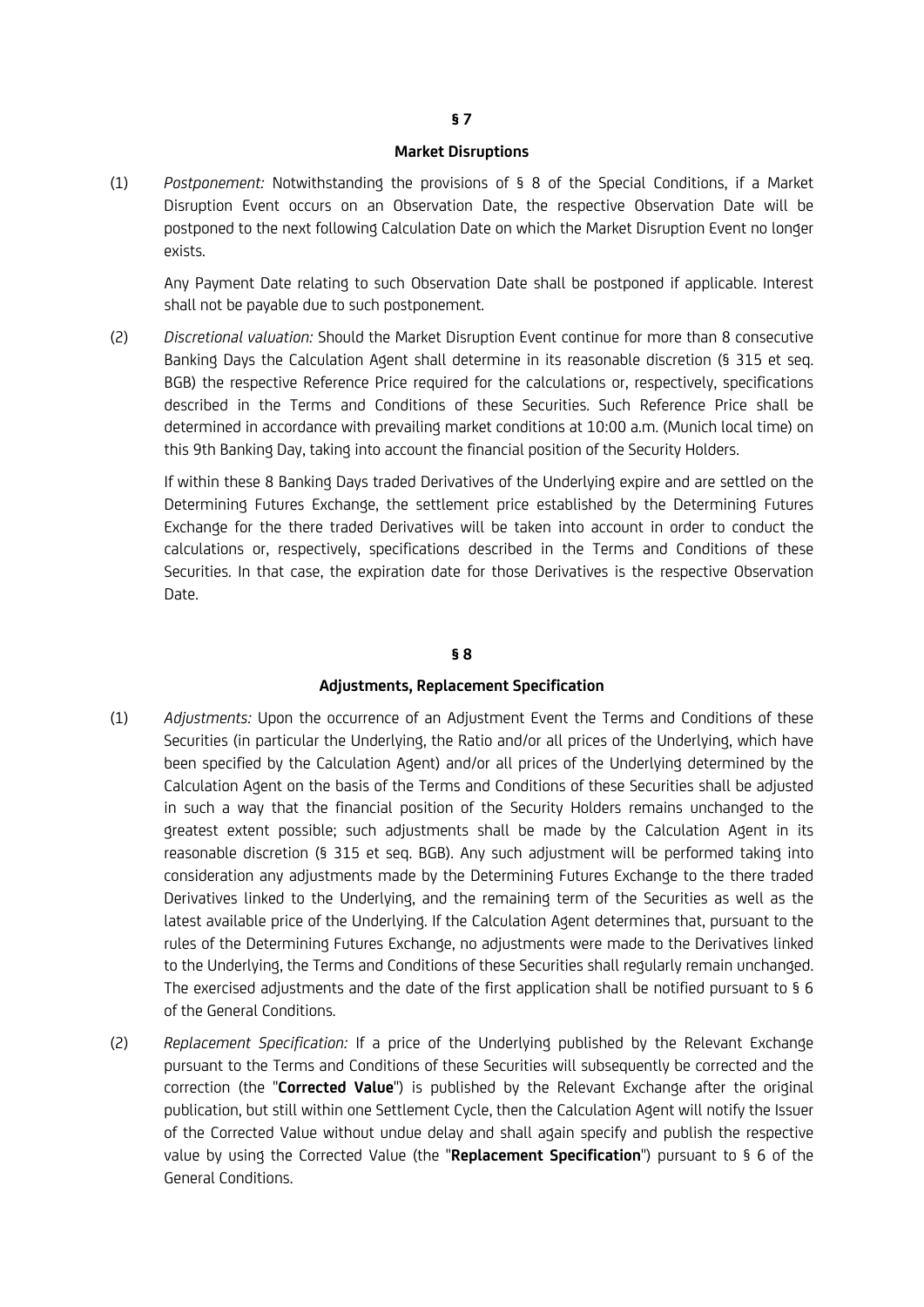(3) The application of §§ 313, 314 BGB remains reserved.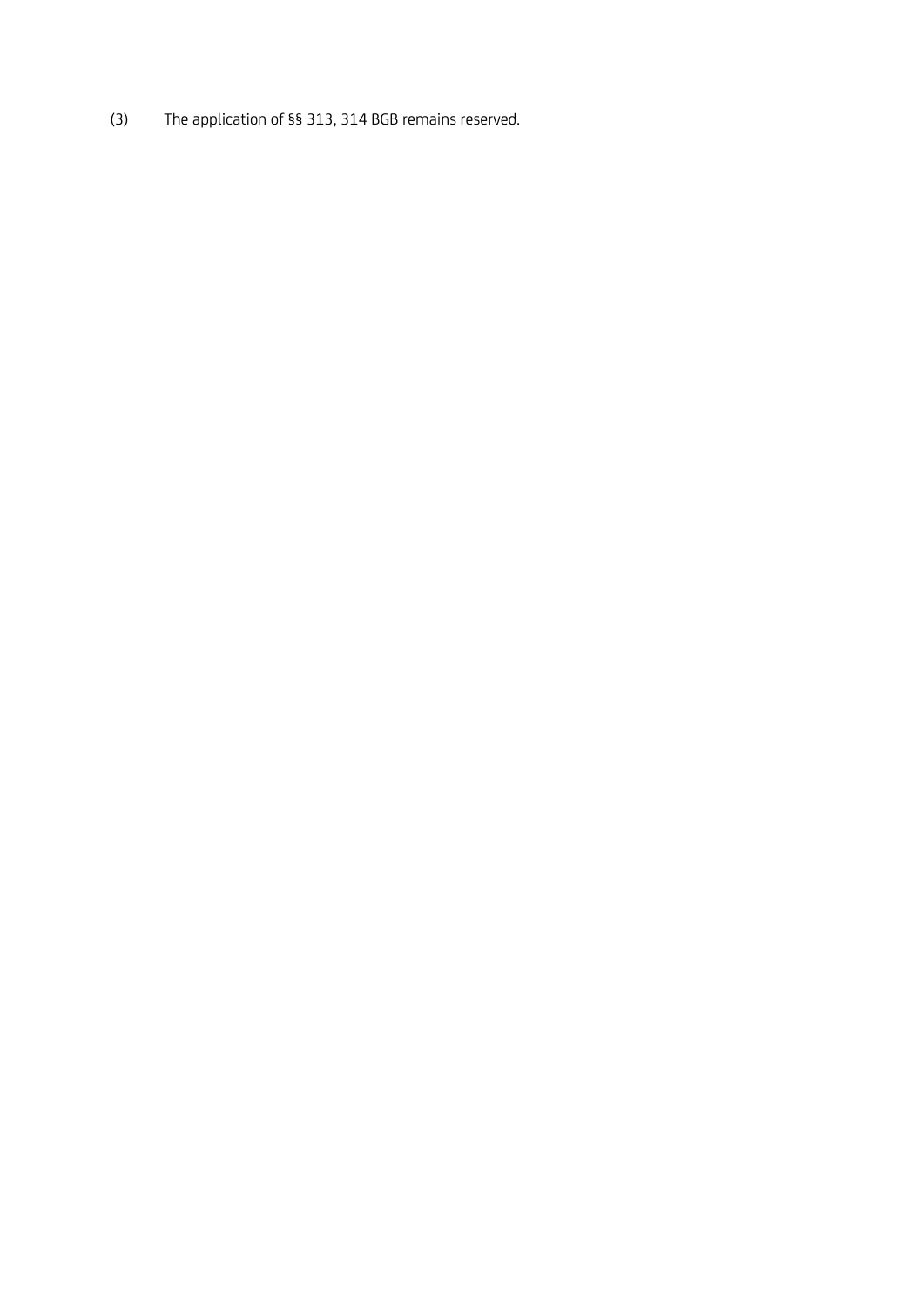# **Summary**

### **Section 1 – Introduction containing warnings**

This summary should be read as an introduction to the Prospectus.

Investors should base any decision to invest in the Securities on a consideration of the Prospectus as a whole.

Investors could lose all or part of the invested capital.

Where a claim relating to the information contained in this Prospectus is brought before a court, the plaintiff investor might, under national law, have to bear the costs of translating the Prospectus (including any supplements as well as the Final Terms) before the legal proceedings are initiated.

Civil liability attaches only to those persons who have tabled the summary including any translation thereof, but only where the summary is misleading, inaccurate or inconsistent, when read together with the other parts of the Prospectus, or where it does not provide, when read together with the other parts of the Prospectus, key information in order to aid investors when considering whether to invest in such Securities.

## **You are about to purchase a product that is not simple and may be difficult to understand.**

*Securities:* **HVB USD Express Plus Certificate on the shares of Microsoft Corp.** (ISIN: DE000HVB5X19)

*Issuer:* UniCredit Bank AG (the "**Issuer**" or "**HVB**" and HVB, together with its consolidated subsidiaries, the "**HVB Group**"), Arabellastr. 12, 81925 Munich, Federal Republic of Germany. Phone number: +49 89 378 17466 – Website: [www.hypovereinsbank.de](http://www.hypovereinsbank.de/). The Legal Entity Identifier (LEI) of the Issuer is: 2ZCNRR8UK83OBTEK2170.

*Competent authority:* Bundesanstalt für Finanzdienstleistungsaufsicht ("**BaFin**"), Marie-Curie-Str. 24-28, 60439 Frankfurt, Federal Republic of Germany. Phone number: +49 (0)228 41080.

*Date of approval of the Prospectus:* Base Prospectus of UniCredit Bank AG for Securities with Single-Underlying (without capital protection) II dated and approved by BaFin on 09.12.2020 (the "**Prospectus**").

### **Section 2 – Key information on the Issuer**

### **Who is the Issuer of the Securities?**

UniCredit Bank AG is the legal name. HypoVereinsbank is the commercial name of the Issuer. HVB has its registered office at Arabellastr. 12, 81925 Munich, was incorporated in Germany and is registered with the Commercial Register at the Local Court (*Amtsgericht*) in Munich under number HRB 42148, incorporated as a stock corporation under the laws of the Federal Republic of Germany. The LEI is 2ZCNRR8UK83OBTEK2170.

### **Principal Activities**

HVB offers a comprehensive range of banking and financial products and services to private, corporate and public sector customers, international companies and institutional customers.

This range extends from mortgage loans, consumer loans, savings-and-loan and insurance products, and banking services for private customers through to business loans and foreign trade financing and investment banking products for corporate customers.

HVB offers comprehensive financial and asset planning in high-value customer segments.

### **Major Shareholders**

UniCredit S.p.A. holds directly 100% of HVB's share capital.

### **Key Managing Directors**

The Management Board (*Vorstand*) consists of seven members: Boris Scukanec Hopinski (Chief Operating Officer), Markus Beumer (Commercial Banking - Unternehmer Bank), Jörg Frischholz (Commercial Banking – Private Clients Bank), Dr. Jürgen Kullnigg (Chief Risk Officer), Dr. Michael Diederich (Spokesman of the Management Board, Human Capital/Arbeit und Soziales), Jan Kupfer (Corporate & Investment Banking) and Simone Marcucci (Chief Financial Officer).

### **Statutory Auditors**

Deloitte GmbH Wirtschaftsprüfungsgesellschaft, the independent auditor (*Wirtschaftsprüfer*) of HVB, has audited the consolidated financial statements (*Konzernabschluss*) of HVB Group for the financial year ended 31 December 2019 and for the financial year ended 31 December 2020 and the unconsolidated financial statements of HVB for the financial year ended 31 December 2020 and has in each case issued an unqualified audit opinion thereon.

### **What is the key financial information regarding the Issuer?**

The following key financial information of the Issuer is based on the audited consolidated financial statements of the Issuer as of and for the year ended 31 December 2020.

#### **Consolidated income statement**

|                                 | 1/1/2020 - 31/12/2020 | 1/1/2019 – 31/12/2019 |
|---------------------------------|-----------------------|-----------------------|
| Net interest income             | €2.413m               | €2,388m               |
| Net fees and commissions        | €1.007m               | €973m                 |
| Credit impairment losses IFRS 9 | €-733m                | $£-115m$              |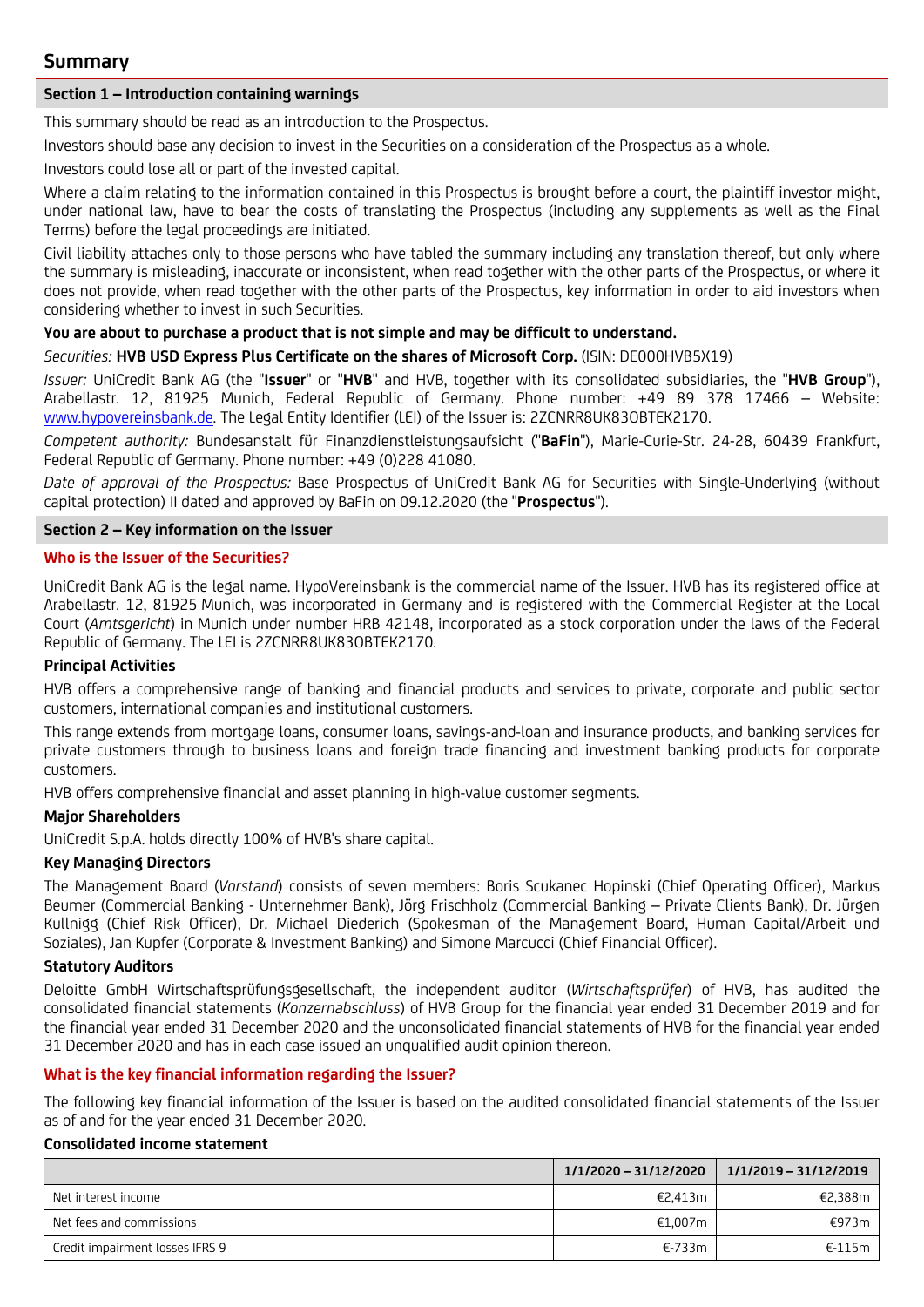| Net trading income | €662m   | €579m $\vert$   |
|--------------------|---------|-----------------|
| Operating profit   | €1,833m | €1,671m $\vert$ |
| Profit after tax   | €668m   | €828m           |
| Earnings per share | €0.83   | €1.01           |

#### **Balance sheet**

|                                                                              | 31/12/2020 | 31/12/2019 |
|------------------------------------------------------------------------------|------------|------------|
| Total assets                                                                 | €338,124m  | €303,598m  |
| Senior debt <sup>1</sup>                                                     | €30,813m   | €28,105m   |
| Subordinated debt <sup>2</sup>                                               | €2,943m    | €464m      |
| Loans and receivables with customers (at cost)                               | €144,247m  | €139,632m  |
| Deposits from customers                                                      | €143,803m  | €125,394m  |
| Total equity                                                                 | €17,875m   | €18,915m   |
| Common Equity Tier 1 capital (CET1) ratio                                    | 18.8%      | 17.5%      |
| <b>Total Capital Ratio</b>                                                   | 22.5%      | 18.1%      |
| Leverage Ratio calculated under applicable regulatory framework <sup>3</sup> | 4.9%       | 4.3%       |

<sup>1</sup> Balance sheet item "Debt securities in issue" minus subordinated debt (31/12/2020: Debt securities in issue total € 31,743m minus subordinated capital €930m; 31/12/2019: Debt securities in issue total € 28,256m minus subordinated capital €151m).

 $<sup>2</sup>$  In 2019 the subordinated capital comprised of the balance sheet items "Deposits from banks" and "Debt securities in issue" and in 2020 the</sup> subordinated capital comprised of the balance sheet items "Deposits from banks", "Debt securities in issue" and "Shareholders' Equity".

Ratio of core capital to the sum total of the exposure values of all assets and off-balance-sheets items. Article 500b CRR II introduced through Regulation (EU) 2020/873 "Temporary exclusion of certain exposures to central banks from the total exposure measure in view of the COVID-19 pandemic" was applied to determine the leverage ratio of HVB Group at 31 December 2020 (in accordance with approved consolidated financial statements). Had the aforementioned article not been applied, the leverage ratio of HVB Group as at 31 December 2020 would amount to 4.4% (in accordance with approved consolidated financial statements).

#### **What are the key risks that are specific to the Issuer?**

**Risks related to the Issuer's financial situation:** Risk that HVB Group will not be able to meet its payment obligations on time or in full or to obtain sufficient liquidity when required as well as that liquidity will only be available at higher interest rates, and the risk that the bank will only be able to liquidate assets on the market at a discount could create liquidity problems for HVB Group and thus could result in a limited ability to fund its activities and meet its minimum liquidity requirements.

**Risks related to the Issuer's specific business activities:** Risks arising from the normal business activities of HVB Group, which involve credit risk in the lending business, market risk in the trading business as well as risks from other business activities such as the real estate business activities of HVB Group could have an adverse impact on HVB Group's operating results, its assets and its financial situation.

**General risks related to the Issuer's business operations:** Risks from inadequate or failed internal processes, systems and people or from external events, risks caused by adverse reactions of stakeholders due to their altered perception of the bank, risks from unexpected adverse changes in the future earnings of the bank as well as risks from concentrations of risk and/or earnings positions could result in financial losses, a downgrade of the bank's rating and an increase in the business risk of the HVB Group.

**Legal and regulatory risk:** Changes of the regulatory and statutory environment of HVB could result in higher capital costs and a rise of costs for the implementation of regulatory requirements. In cases of non-compliance with regulatory requirements, (tax) laws, regulations, statutory provisions, agreements, mandatory practices and ethical standards, the public perception of HVB Group as well as its earnings and financial situation could be negatively affected.

**Strategic and macroeconomic risk:** Risks resulting from management either not recognising early enough or not correctly assessing significant developments or trends in the bank's environment and risks arising from negative economic developments in Germany and on the international financial and capital markets could have a negative effect on the assets, liabilities, financial position and profit or loss of HVB Group. It can be expected that the global spread of the coronavirus will weigh on global economic growth in the first half of the year. It is also possible that the burden will last longer depending on how the pandemic progresses.

### **Section 3 – Key information on the Securities**

# **What are the main features of the Securities?**

### **Product Type, Underlying and form of the Securities**

*Product Type:* Express Plus Securities with cash settlement or physical delivery (with date-related Barrier observation) (Non-Quanto)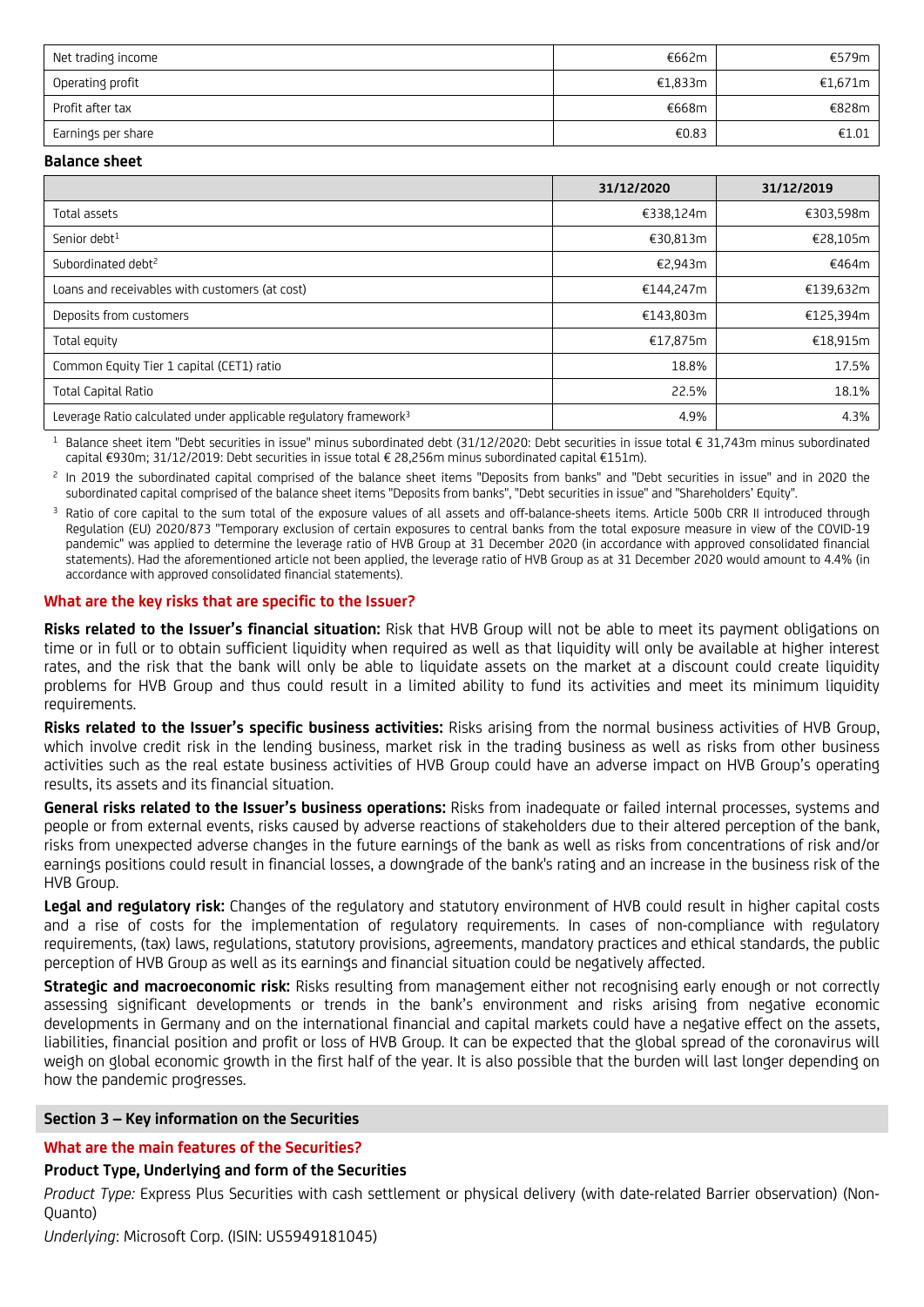The Securities are issued as bearer bonds within the meaning of § 793 German Civil Code (*Bürgerliches Gesetzbuch*). The Securities will be represented by a global note and are freely transferable. The international securities identification number (ISIN) of the Securities is set out in Section 1.

# **Issuance, Nominal Amount and Term**

The Securities will be issued on 01.11.2021 in US-Dollar (USD) (the "**Specified Currency**"), with a Nominal Amount of USD 1,000.00, as up to 8,000 Certificates. The Securities have a definite term.

### **Redemption of the Securities**

## *Automatic early redemption on the Early Payment Dates (k)*

The Securities will be redeemed early on the relevant Early Payment Date (k), if an Early Redemption Event occurs. In this case, the Security Holder receives the respective Early Redemption Amount (k) on the respective Early Payment Date (k).

An Early Redemption Event means that the Reference Price on the respective Observation Date (k) is equal to or greater than the Early Redemption Level (k).

Early Redemption Level (k) means the product of the Early Redemption Factor (k) and the Initial Reference Price.

| l ki | <b>Observation Date (k)</b> | Early Payment Date (k) | Early Redemption Factor (k) | <b>Early Redemption Amount (k)</b> |
|------|-----------------------------|------------------------|-----------------------------|------------------------------------|
|      | 25.10.2022                  | 01.11.2022             | 100%                        | USD 1.059.00                       |
|      | 25.10.2023                  | 01.11.2023             | 100%                        | USD 1,118.00                       |
|      | 25.10.2024                  | 01.11.2024             | 100%                        | USD 1,177.00                       |
|      | 27.10.2025                  | 03.11.2025             | 100%                        | USD 1,236.00                       |

### *Redemption as at the Final Payment Date*

If the Securities are not redeemed early, the Securities will be redeemed on the Final Payment Date as follows:

- (A) A Barrier Event has not occurred. The Security Holder receives the Redemption Amount in the Specified Currency which is equal to the Maximum Amount.
- (B) A Barrier Event has occurred and the Final Reference Price is equal to or greater than the Strike. The Security Holder receives the Redemption Amount in the Specified Currency which is equal to the Nominal Amount.
- (C) A Barrier Event has occurred and the Final Reference Price is lower than the Strike. The Security Holder receives delivery of the Underlying in a quantity expressed by the Ratio per Security. If the Ratio leads to a fraction of the Underlying, a cash amount expressed in the Specified Currency is paid instead.

# **Additional definitions and product terms**

Barrier means the product of the Barrier Level and the Initial Reference Price.

Barrier Event means that the Final Reference Price is lower than the Barrier.

Final Reference Price means the Reference Price of the Underlying determined on the Final Observation Date.

Initial Reference Price means the Reference Price of the Underlying determined on the Initial Observation Date.

Ratio means the quotient of the Nominal Amount divided by the Strike.

Strike means the product of the Strike Level and the Initial Reference Price.

| Reference<br><b>Price</b> | <b>Barrier</b><br>Level | <b>Strike</b><br>Level | <b>Maximum</b><br>Amount | <b>Initial</b><br><b>Observation</b><br>Date | <b>Final</b><br><b>Observation</b><br><b>Date</b> | <b>Final</b><br>Payment<br><b>Date</b> |
|---------------------------|-------------------------|------------------------|--------------------------|----------------------------------------------|---------------------------------------------------|----------------------------------------|
| Closing price             | 70%                     | 100%                   | USD 1,295.00             | 28.10.2021                                   | 26.10.2026                                        | 02.11.2026                             |

**Extraordinary termination right**: The Issuer has the right to extraordinary terminate the Securities at the fair market value of the Securities upon the occurrence of certain Call Events (for example, if price quotation of the Underlying on the relevant exchange is finally ceased).

**Adjustment right**: The Terms and Conditions of the Securities may be adjusted by the Calculation Agent if an Adjustment Event occurs (for example, the company that issued the Underlying performs a corporate action).

**Status of the Securities**: The obligations under the Securities constitute direct and unsecured obligations of the Issuer and rank *pari passu* with all other unsecured and unsubordinated obligations of the Issuer. In the case of a resolution (bail-in), the Securities will, within the liability cascade, be considered only after all non-preferred liabilities of the Issuer.

### **Where will the Securities be traded?**

No application for the Securities to be admitted to trading has been made and no such application is intended.

# **What are the key risks that are specific to the Securities?**

The specific risk factors related to the Securities, which in the view of the Issuer are material, are described below:

**Risk related to the rank and characteristic of the Securities in the case of a failure of the Issuer:** The Security Holders bear the risk of the insolvency of the Issuer. Moreover, Security Holders may become subject to resolution measures in relation to the Issuer if the Issuer is failing or likely to fail.

**Specific Risks related to the payment profile of the Securities:** There is the particular risk that the price of the Underlying falls and consequently the Security Holder will suffer a significant loss of his invested capital. A total loss is possible. Falling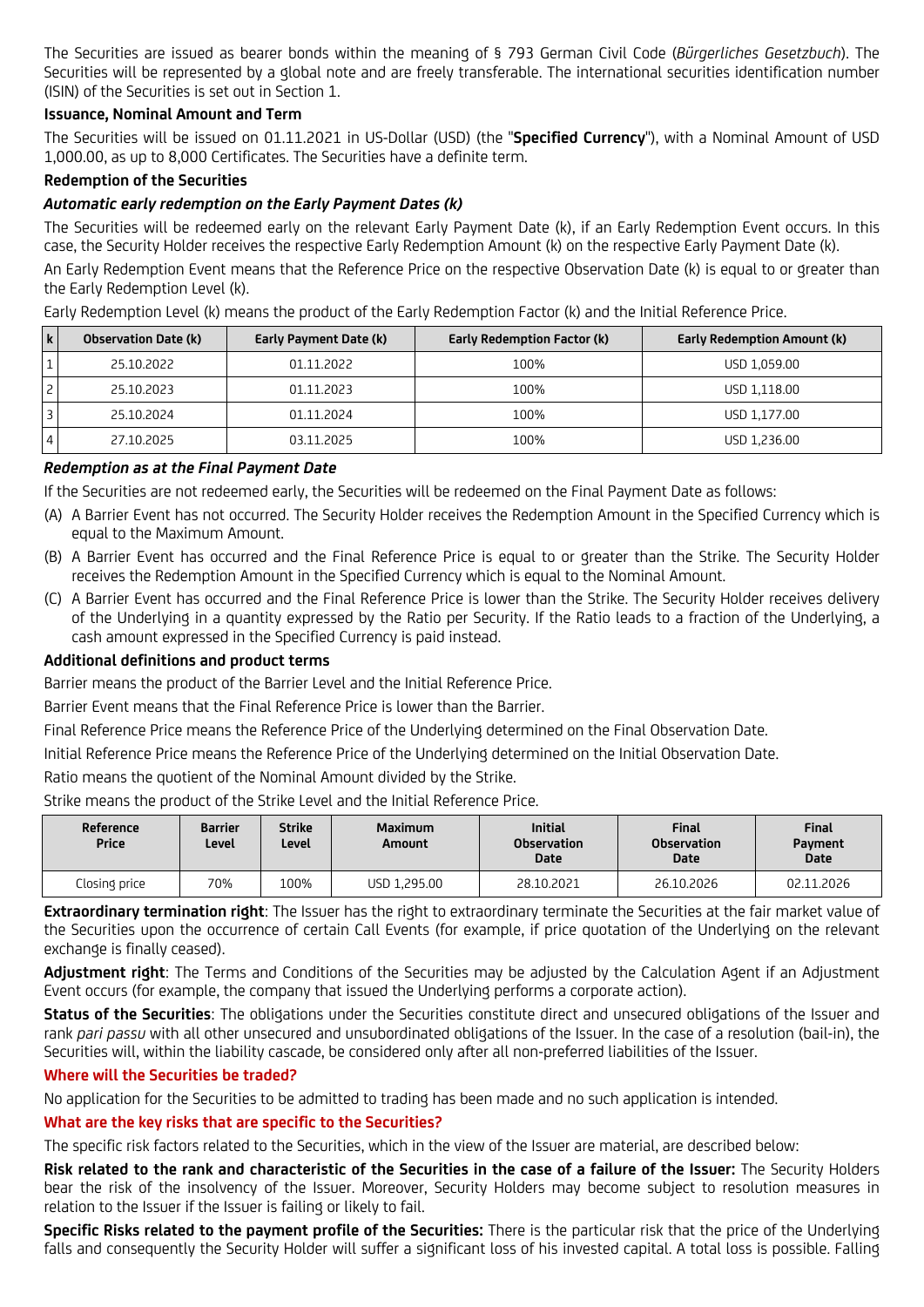prices of the Underlying will have a negative impact on the Security Holder, especially if a Barrier Event occurs.

**Risks relating to Securities with physical delivery:** The risk of price losses of the Underlying does not end with its delivery but only with its sale by the Security Holder. There is no automatic sale of the delivered quantity of the Underlying.

**Risks arising from the Terms and Conditions of the Securities:** The Security Holders bear a risk of loss if the Securities are terminated by the Issuer. The Securities will then be redeemed at their fair market value of the Securities. This may be lower than the amount that the Security Holder would have received if there had been no extraordinary termination of the Securities. In addition, Security Holders bear a reinvestment risk. Moreover, the Security Holders bear a risk of loss if an adjustment of the Terms and Conditions is made or if a market disruption occurs.

**Risks related to the investment in, the holding and selling of the Securities:** The Security Holders bear the risk that the market price of the Securities may be subject to severe fluctuations during the term of Securities and that the Security Holder is not able to purchase or to sell the Securities at a specific time or for a specific price.

**Risks related to Shares as Underlying**: The Securities are associated with similar risks for the Security Holders as in case of a direct investment in the shares specified as Underlying. The price of a share can fall sharply or it can become worthless, e.g. due to the insolvency of the issuer of the share.

### **Section 4 – Key information on the offer of the Securities to the public and/or the admission to trading on a regulated market**

#### **Under which conditions and timetable can the Investor invest in this Security?**

| Day of the First Public Offer: | 06.10.2021                                                              | Offering Country:           | Croatia                                                                 |
|--------------------------------|-------------------------------------------------------------------------|-----------------------------|-------------------------------------------------------------------------|
| Subscription Period:           | 06.10.2021 to 27.10.2021 (2:00 p.m. Issue Price:<br>Munich local time). |                             | USD 1,000.00                                                            |
| Issue Date:                    | 01.11.2021                                                              | Potential Investors:        | Qualified investors, retail investors and/or<br>institutional investors |
| Smallest Tradeable Unit:       | 1 Security                                                              | Smallest Transferable Unit: | 1 Security                                                              |

The public offer may be terminated by the Issuer at any time without giving any reason.

**Costs charged by the Issuer**: The product specific Initial Costs contained in the Issue Price amount to USD 56.29. Other commissions, costs and expenses, which are charged by a third party, shall be separately disclosed by the third party.

### **Why is this Prospectus being produced?**

**Use of proceeds:** The net proceeds from each issue of Securities will be used by the Issuer for making profit and/or hedging certain risks.

**Underwriting:** The offer is not subject to an underwriting agreement.

**Material conflicts of interest with regard to the offer:** The Issuer may enter into further transactions and business relationships which may adversely affect the Securities. In addition, the Issuer may have non-public information about the Underlying. There is no obligation to disclose this information to the Security Holders. The Issuer is the arranger, Calculation and Paying Agent for the Securities. Distributors may receive inducements from the Issuer.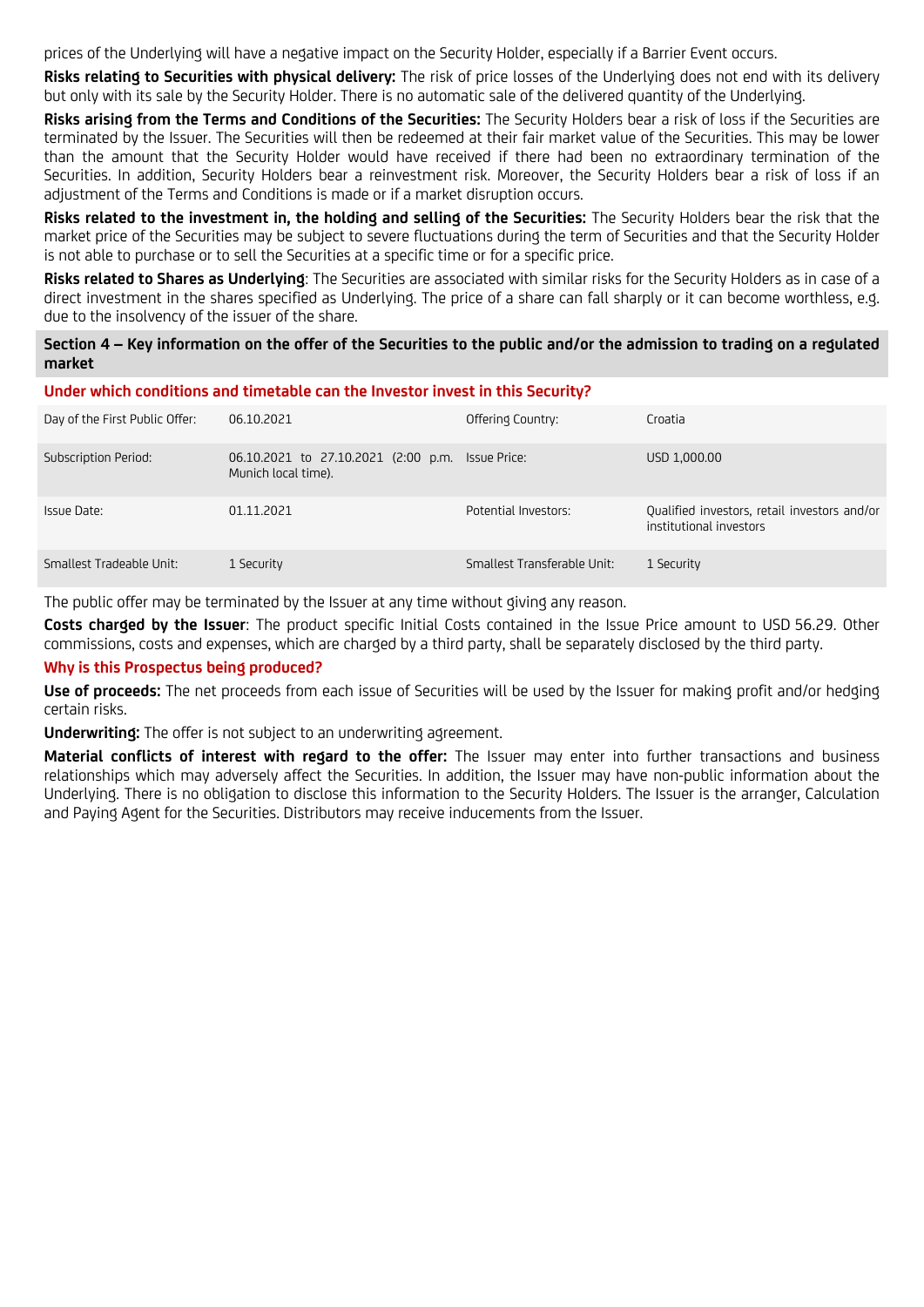# **Sažetak**

# **Odjeljak 1 – Uvod s upozorenjima**

Ovaj Sažetak treba čitati kao uvod u Osnovni Prospekt.

Ulagatelji svaku odluku o ulaganju u predmetne Vrijednosne papire trebaju temeljiti na razmatranju Osnovnog Prospekta kao cjeline.

Ulagatelji mogu u cijelosti ili djelomično izgubiti svoj uloženi kapital.

Ako se sudu podnese tužba koja se odnosi na informaciju sadržanu u Osnovnom Prospektu, tužitelj Ulagatelj može biti obvezan, prema nacionalnom pravu, snositi troškove prijevoda Osnovnog Prospekta (uključujući sve dodatke kao i Konačne Uvjete) prije nego što započne sudski postupak.

Građanskopravnoj odgovornosti podliježu samo osobe koje su sastavile Sažetak, uključujući njegov prijevod, ali samo ako Sažetak dovodi u zabludu, ako je netočan ili nedosljedan, kada ga se čita zajedno s drugim dijelovima Osnovnog Prospekta, ili ne pruža, kad ga se čita zajedno s drugim dijelovima Osnovnog Prospekta, ključne informacije kako bi se ulagateljima pomoglo pri razmatranju ulaganja u Vrijednosne Papire.

**Spremate se kupiti proizvod koji nije jednostavan i koji je možda teško razumjeti.**

*Vrijednosni papiri:* **HVB USD Express Plus Certificate on the shares of Microsoft Corp.** (ISIN: DE000HVB5X19)

*Izdavatelj:* UniCredit Bank AG ("**Izdavatelj**" ili "**HVB**" te HVB, zajedno sa svojim konsolidiranim ovisnim društvima, "**HVB Grupa**"), Arabellastr. 12, 81925 München, Savezna Republika Njemačka. Tel. br.: +49 89 378 17466 – Web stranica: [www.hypovereinsbank.de](http://www.hypovereinsbank.de/). Identifikator pravne osobe (LEI) Izdavatelja je: 2ZCNRR8UK83OBTEK2170.

*Nadležno tijelo:* Federalna agencija za nadzor financijskih usluga ("**BaFin**"), Marie-Curie-Str. 24-28, 60439 Frankfurt, Savezna Republika Njemačka. Tel. br.: +49 (0)228 41080.

*Datum odobrenja Osnovnog Prospekta:* Osnovni Prospekt UniCredit Bank AG za Vrijednosne papire s jedinim Temeljnim instrumentom (bez zaštite kapitala) II datirani i odobren od strane BaFin na dan 09.12.2020 ("**Osnovni Prospekt**").

### **Odjeljak 2 – Ključne Informacije o Izdavatelju**

### **Tko je izdavatelj vrijednosnih papira?**

UniCredit Bank AG pravni je naziv. HypoVereinsbank je komercijalno ime/tvrtka Izdavatelja. HVB ima sjedište u Arabellastr. 12, 81925 München, osnovano je u Njemačkoj i registrirano je pri Trgovačkom registru pri Mjesnom sudu (*Amtsgericht*) Münchena pod brojem HRB 42148, registrirano kao dioničko društvo prema zakonima Savezne Republike Njemačke. LEI je 2ZCNRR8UK83OBTEK2170.

### **Glavne djelatnosti**

HVB pruža široku paletu bankarskih i financijskih proizvoda i usluga privatnim, korporativnim i javnim sektorima, međunarodnim društvima i institucionalnim klijentima.

Taj se raspon proteže od hipotekarnih zajmova, potrošačkih zajmova, štedno-kreditnih i osiguravajućih proizvoda te bankarskih usluga za privatne klijente do poslovnih zajmova i vanjskotrgovinskih financiranja i proizvoda investicijskog bankarstva za pravne osobe.

HVB pruža sveobuhvatno financijsko planiranje i upravljanje imovinom u segmentima kupaca visokog značaja.

### **Glavni Dioničari**

UniCredit S.p.A. neposredno drži 100% temeljnog kapitala HVB-a.

### **Ključni Direktori**

Uprava (*Vorstand*) se sastoji od sedam članova: Boris Scukanec Hopinski (Glavni operativni direktor), Markus Beumer (Komercijalno bankarstvo – poduzetnici), Jörg Frischholz (Komercijalno bankarstvo – privatni klijenti), Dr. Jürgen Kullnigg (Glavni direktor za rizike), Dr. Michael Diederich (Glasnogovornik Uprave, Ljudski kapital), Jan Kupfer (Korporativno i investicijsko bankarstvo) i Simone Marcucci (Glavni financijski direktor).

### **Ovlašteni revizori**

Deloitte GmbH Wirtschaftsprüfungsgesellschaft, neovisni revizor (*Wirtschaftsprüfer*) HVB-a, revidirao je konsolidirane financijske izvještaje (*Konzernabschluss*) HVB Grupe za financijsku godinu koja je završila 31. prosinca 2019. i za financijsku godinu koja je završila 31. prosinca 2020. te nekonsolidirane financijske izvještaje HVB-a za financijsku godinu koja je završila 31. prosinca 2020. te je u svim slučajevima izdao bezuvjetno mišljenje revizora.

### **Koje su ključne financijske informacije u pogledu izdavatelja?**

Sljedeće ključne financijske informacije o Izdavatelju temelje se na revidiranim konsolidiranim financijskim izvještajima Izdavatelja za godinu koja je završila 31. prosinca 2020.

### **Konsolidirani račun dobiti i gubitka**

|                          | $1/1/2020 - 31/12/2020$ | 1/1/2019 - 31/12/2019 |
|--------------------------|-------------------------|-----------------------|
| Neto prihod od kamata    | €2.413m                 | €2,388m               |
| Neto naknade i provizije | €1,007m                 | €973m                 |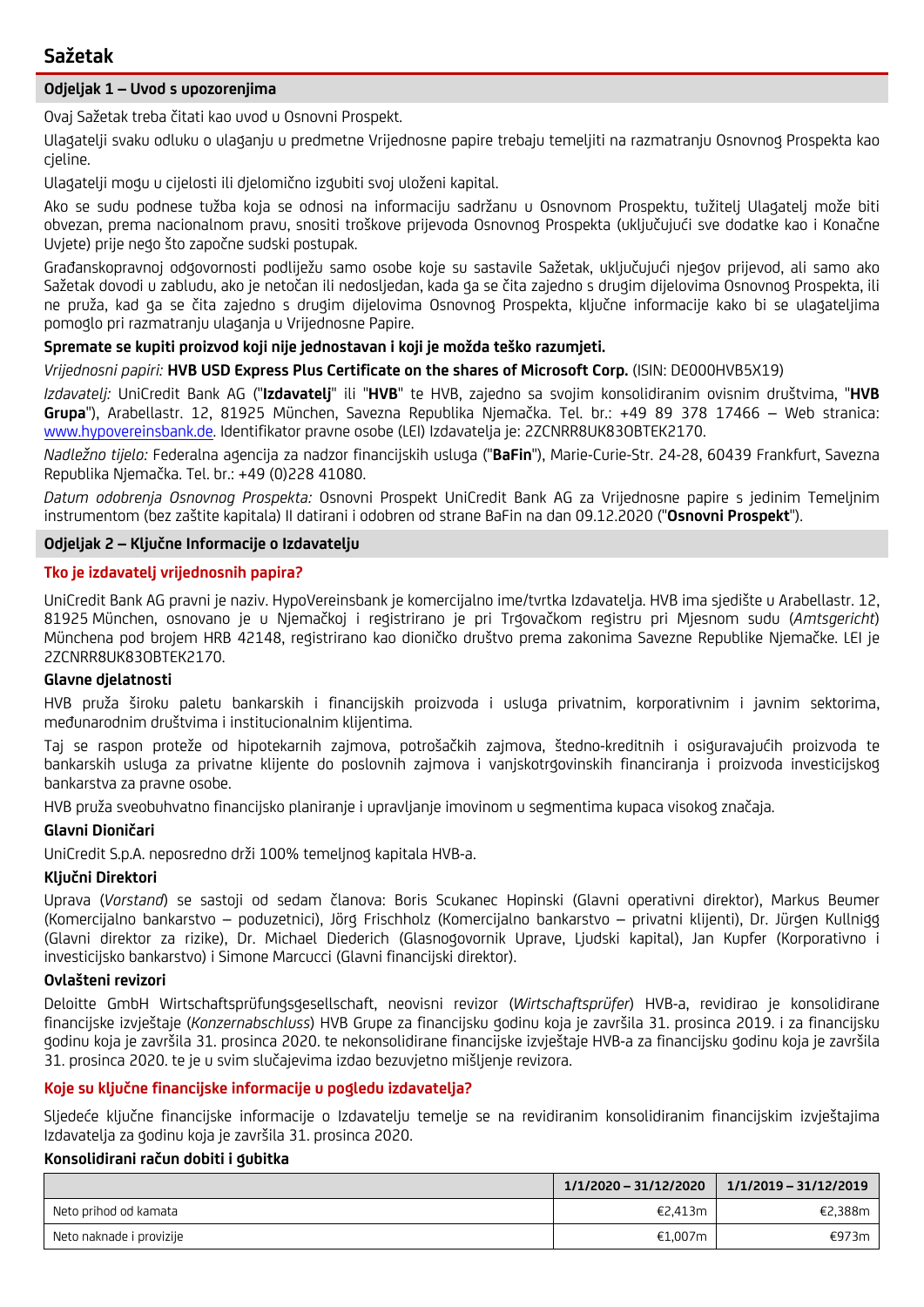| Gubici zbog umanjenja vrijednosti kredita MSFI 9 | €-733m  | $\epsilon$ -115m l |
|--------------------------------------------------|---------|--------------------|
| Neto prihod od trgovanja                         | €662m   | €579m l            |
| Operativna dobit                                 | €1.833m | €1,671m $\vert$    |
| Dobit poslije oporezivanja                       | €668m   | €828m              |
| Zarada po dionici                                | €0.83   | £1.01              |

**Bilanca** 

|                                                                                        | 31/12/2020 | 31/12/2019 |
|----------------------------------------------------------------------------------------|------------|------------|
| Ukupna imovina                                                                         | €338,124m  | €303,598m  |
| Nadređeni dug <sup>1</sup>                                                             | €30,813m   | €28,105m   |
| Podređeni dug <sup>2</sup>                                                             | €2,943m    | €464m      |
| Krediti i potraživanja kod kupaca (po trošku)                                          | €144.247m  | €139,632m  |
| Depoziti kupaca                                                                        | €143,803m  | €125,394m  |
| Ukupni kapital                                                                         | €17,875m   | €18,915m   |
| Stopa redovnog osnovnog kapitala                                                       | 18.8%      | 17.5%      |
| Stopa ukupnog kapitala                                                                 | 22.5%      | 18.1%      |
| Omjer financijske poluge izračunat prema primjenjivom regulatornom okviru <sup>3</sup> | 4.9%       | 4.3%       |

<sup>1</sup> Stavka bilance "Dužnički vrijednosni papiri u emisiji" umanjeni za podređeni dug (31.12.2020.: Dužnički vrijednosni papiri u emisiji ukupno € 31.743m umanjeno za podređeni kapital € 930m; 31. 12. 2019.: Dužnički vrijednosni papiri u emisiji ukupno € 28.256m umanjeno za podređeni kapital € 151m).

<sup>2</sup> Podređeni kapital u 2019. godini sastojao se od bilančnih stavki "Depoziti banaka" i "Dužnički vrijednosni papiri u emisiji", a u 2020. godini podređeni kapital sastojao se od bilančnih stavki "Depoziti banaka", "Dužnički vrijednosni papiri u emisiji" i "Vlasnički kapital".

<sup>3</sup> Omjer osnovnog kapitala i ukupnog iznosa vrijednosti izloženosti sve imovine i izvanbilančnih stavki. Članak 500b CRR II uveden Uredbom (EU) 2020/873 "Privremeno isključenje određenih izloženosti prema središnjim bankama iz mjere ukupne izloženosti s obzirom na pandemiju bolesti COVID-19" primijenjen je radi određivanja omjera poluge HVB Grupe na dan 31. prosinca 2020. (u skladu s odobrenim konsolidiranim financijskim izvještajima). Da se gore spomenuti članak nije primijenio, omjer poluge HVB Grupe na dan 31. prosinca 2020. iznosio bi 4,4% (u skladu s odobrenim konsolidiranim financijskim izvještajima).

# **Koji su ključni rizici specifični za izdavatelja?**

**Rizici povezani s financijskim položajem Izdavatelja**: Rizik da HVB Grupa neće moći ispuniti svoje obveze plaćanja na vrijeme ili u cijelosti ili neće postići dovoljnu likvidnost kada je to potrebno, kao i da će likvidnost jedino biti dostupna po višim kamatnim stopama, te rizik da će banka jedino moći unovčiti imovinu na tržištu po diskontnoj stopi što bi moglo stvoriti probleme s likvidnošću za HVB Grupu, a što bi moglo rezultirati ograničenom sposobnošću financiranja njezinih aktivnosti i ispunjavanja minimalnih zahtjeva za likvidnošću.

**Rizici povezani sa specifičnim poslovnim aktivnostima Izdavatelja**: Rizici koji proizlaze iz uobičajenih poslovnih aktivnosti HVB Grupe, koji uključuju kreditni rizik u poslovima kreditiranja, tržišni rizik u poslu trgovanja kao i rizike iz drugih poslovnih aktivnosti poput aktivnosti nekretninskog poslovanja HVB Grupe mogle bi imati negativan utjecaj na poslovne rezultate HVB Grupe, njezinu imovinu i njezinu financijsku situaciju.

**Opći rizici povezani s poslovnim aktivnostima Izdavatelja**: Rizici zbog neprimjerenih ili neuspjelih internih procesa, sustava i ljudi ili zbog vanjskih događaja, rizici uzrokovani neželjenim reakcijama imatelja vlasničkih udjela zbog njihove promijenjene percepcije banke, rizici od neočekivanih nepovoljnih promjena u budućim prihodima banke, kao i rizici od koncentracije rizika i / ili prihoda mogu rezultirati financijskim gubicima, smanjenjem rejtinga banke i povećanjem poslovnog rizika HVB Grupe.

**Pravni i regulatorni rizik**: Promjene regulatornog i zakonodavnog okruženja HVB-a mogle bi rezultirati većim kapitalnim troškovima i rastom troškova za provedbu regulatornih zahtjeva. Slučajevi nepoštivanja regulatornih zahtjeva, (poreznih) zakona, propisa, zakonskih odredbi, sporazuma, obvezujuće prakse i etičkih standarda, mogli bi negativno utjecati na percepciju javnosti o HVB Grupi, kao i na njezinu zaradu i financijsku situaciju.

**Strateški i makroekonomski rizik**: Rizici koji proizlaze iz toga što menadžment ne prepoznaje dovoljno rano ili nije pravilno procijenio značajna kretanja ili trendove u okruženju banke i rizici koji proizlaze iz negativnih ekonomskih kretanja u Njemačkoj i na međunarodnim financijskim tržištima i tržištima kapitala mogli bi imati negativan učinak na imovinu, obveze, financijski položaj te dobit ili gubitak HVB Grupe. Može se očekivati da će se globalno širenje koronavirusa odraziti na globalni gospodarski rast u prvoj polovici godine. Također je moguće da će, ovisno o napredovanju pandemije, posljedice trajati duže.

### **Odjeljak 3 – Ključne Informacije o Vrijednosnim papirima**

### **Koja su glavna obilježja Vrijednosnih Papira?**

# **Vrsta Proizvoda, Temeljni instrument i oblik Vrijednosnih papira**

*Vrsta Proizvoda:* Express Plus Vrijednosni Papiri (*Express Plus Securities*) namira u novcu ili isporukom (s datumom vezanim za promatranje Zaštitne barijere) (Non-Quanto)

*Temeljni instrument*: Microsoft Corp. (ISIN: US5949181045)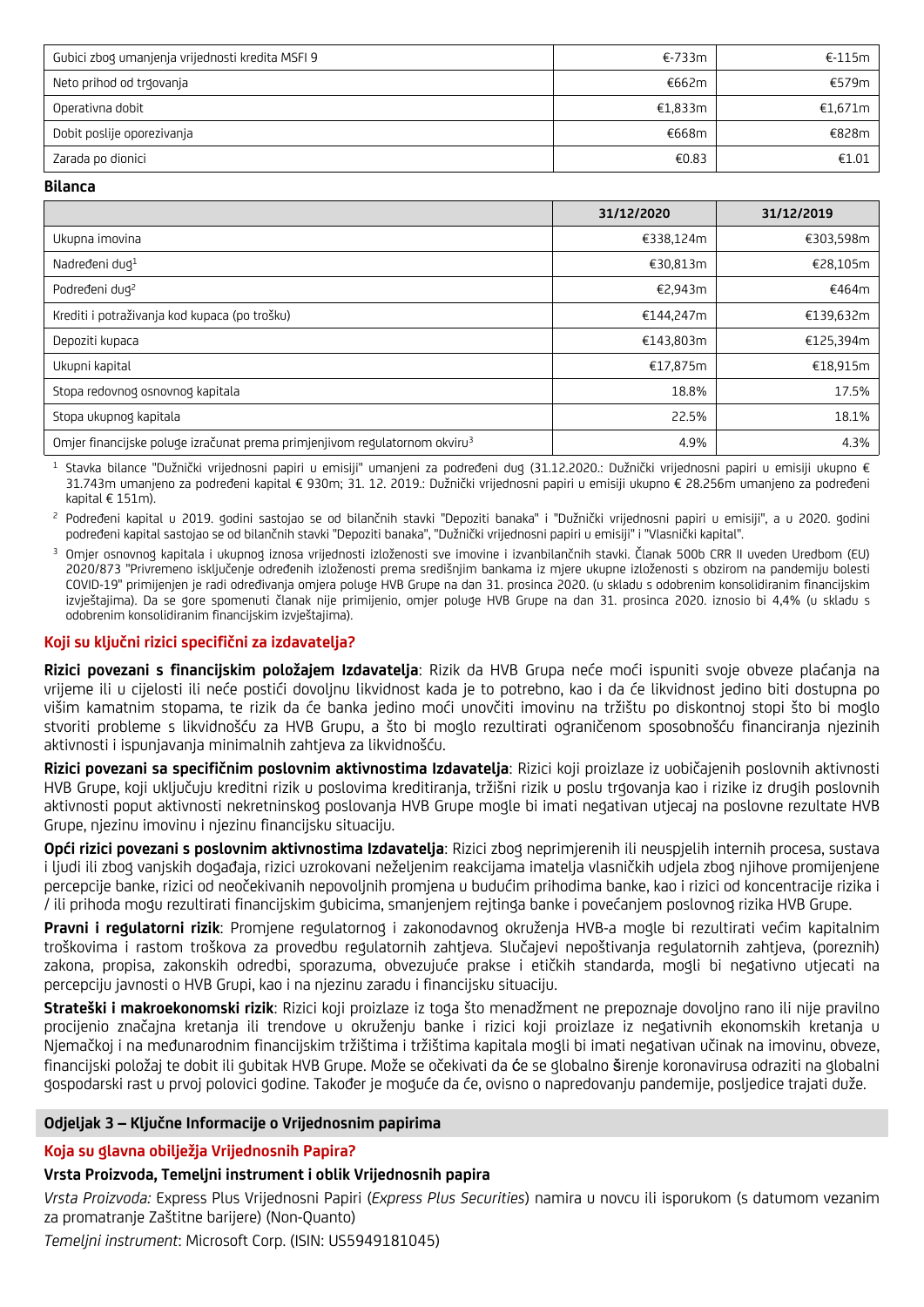Vrijednosni papiri izdani su u obliku obveznice na donositelja u smislu članka 793. njemačkog Građanskog zakonika (*Bürgerliches Gesetzbuch*). Vrijednosne papire predstavlja trajni globalni zapis te su slobodno prenosivi. Međunarodni identifikacijski broj Vrijednosnih papira (ISIN) naznačen je u Odjeljku 1.

# **Izdavanje, Nominalni iznos i Rok**

Vrijednosni papiri bit će izdani na dan 01.11.2021 u američkim dolarima (USD) ("**Utvrđena valuta**"), u Nominalnom iznosu od USD 1.000, kao do 8.000 Potvrde. Vrijednosni papiri imaju određeni rok.

### **Otplata, Automatska prijevremena otplata**

### *Automatska prijevremena otplata na Datume prijevremene otplate (k)*

Vrijednosni papiri bit će prijevremeno otplaćeni na odnosni Datum prijevremene otplate (k), u slučaju nastupa Događaja prijevremene otplate. U tom slučaju, Imatelji vrijednosnih papira primit će odnosni Iznos prijevremene otplate (k) na odnosni Datum prijevremene otplate (k).

Događaj prijevremene otplate znači da je Referentna cijena na odnosni Datum promatranja (k) jednaka ili veća od Razine prijevremene otplate (k).

Razine prijevremene otplate (k) znači umnožak Faktora prijevremene otplate (k) i Početne referentne cijene.

| l k | Datum promatranja (k) | Datum prijevremene otplate (k) | Faktor prijevremene otplate (k) | Iznos prijevremene otplate (k) |
|-----|-----------------------|--------------------------------|---------------------------------|--------------------------------|
|     | 25.10.2022            | 01.11.2022                     | 100%                            | USD 1.059                      |
|     | 25.10.2023            | 01.11.2023                     | 100%                            | USD 1.118                      |
|     | 25.10.2024            | 01.11.2024                     | 100%                            | <b>USD 1.177</b>               |
|     | 27.10.2025            | 03.11.2025                     | 100%                            | USD 1.236                      |

## *Otplata na Datum konačne otplate*

Ako Vrijednosni papiri ne budu ranije otplaćeni, Vrijednosni papiri bit će otplaćeni na Datum konačne otplate kako slijedi:

- (A) Događaj zaštitne barijere nije nastupio. Imatelj Vrijednosnih papira dobiva Iznos otplate u Utvrđenoj valuti koji je jednak Najvišem iznosu.
- (B) Događaj zaštitne barijere jest nastupio i Konačna referentna cijena jest jednaka ili veća od Izvršne cijene. Imatelj Vrijednosnih papira dobiva Iznos otplate u Utvrđenoj valuti koji je jednak Nominalnom iznosu.
- (C) Događaj zaštitne barijere jest nastupio i Konačna referentna cijena jest manja od Izvršne cijene. Imatelj Vrijednosnih papira dobiva isporuku Temeljnog instrumenta u količini izraženoj Omjerom po Vrijednosnom papiru. Ako Omjer dovede do dijela Temeljnog instrumenta, gotovinski iznos izražen u Utvrđenoj valuti bit će plaćen.

### **Dodatne definicije i uvjeti proizvoda**

Zaštitna barijera znači umnožak Razine zaštitne barijere i Početne referentne cijene.

Događaj zaštitne barijere znači da je Konačna referentna cijena manja od Zaštitne barijere.

Konačna referentna cijena znači Referentna cijena Temeljnog instrumenta utvrđena na Konačni datum promatranja.

Početna referentna cijena znači Referentna cijena Temeljnog instrumenta utvrđena na Početni datum promatranja.

Omjer znači kvocijent Nominalnog iznosa podijeljen Izvršnom cijenom.

Izvršna cijena znači umnožak Razine izvršne cijene i Početne referentne cijene.

| Referentna<br>ciiena | Razina<br>zaštitne<br>bariiere | Razina<br>izvršne<br>cijene | <b>Naiviši</b><br>iznos | Početni<br>datum<br>promatranja | Konačni<br>datum<br>promatranja | <b>Datum</b><br>konačne<br>otplate |
|----------------------|--------------------------------|-----------------------------|-------------------------|---------------------------------|---------------------------------|------------------------------------|
| Zaključna cijena     | 70%                            | 100%                        | USD 1.295               | 28.10.2021                      | 26.10.2026                      | 02.11.2026                         |

**Izvanredno pravo opoziva:** Izdavatelj ima pravo na izvanredni opoziv Vrijednosnih papira po fer tržišnoj vrijednosti Vrijednosnih papira po nastanku određenih Događaja za opoziv (na primjer ukoliko je došlo do konačnog prestanka kotacije Temeljnog instrumenta na relevantnoj burzi).

**Pravo usklađenja:** Uvjeti Vrijednosnih papira mogu se uskladiti od strane Agenta za izračun u slučaju nastupa Događaja usklađenja (na primjer, društvo koje je izdalo Temeljni instrument provede korporativnu akciju).

**Status Vrijednosnih papira:** Obveze po Vrijednosnim papirima predstavljaju izravne i neosigurane obveze Izdavatelja i rangirane su pari passu sa svim ostalim neosiguranim i nepodređenim obvezama Izdavatelja. U slučaju sanacije (bail-in), Vrijednosni papiri će se, u okviru kaskade odgovornosti, razmatrati tek nakon svih nepovlaštenih obveza Izdavatelja.

### **Gdje će se trgovati vrijednosnim papirima?**

Nije podnesen zahtjev za uvrštenje za trgovanje Vrijednosnim papirima na uređenom tržištu niti je takav zahtjev u planu.

### **Koji su ključni rizici specifični za vrijednosne papire?**

Specifični faktori rizika koji se odnose na Vrijednosne papire, a koji su po mišljenju Izdavatelja značajni, opisani su u nastavku:

**Rizik povezan s rangom i karakteristikom Vrijednosnih papira u slučaju propasti Izdavatelja:** Imatelji Vrijednosnih papira snose rizik insolventnosti Izdavatelja. Štoviše, Imatelji Vrijednosnih papira mogu postati predmetom mjera sanacije u odnosu na Izdavatelja ako Izdavatelj propadne ili je vjerojatno da će propasti.

**Specific Risks related to the payment profile of the Securities: Specifični rizici povezani s profilom plaćanja**